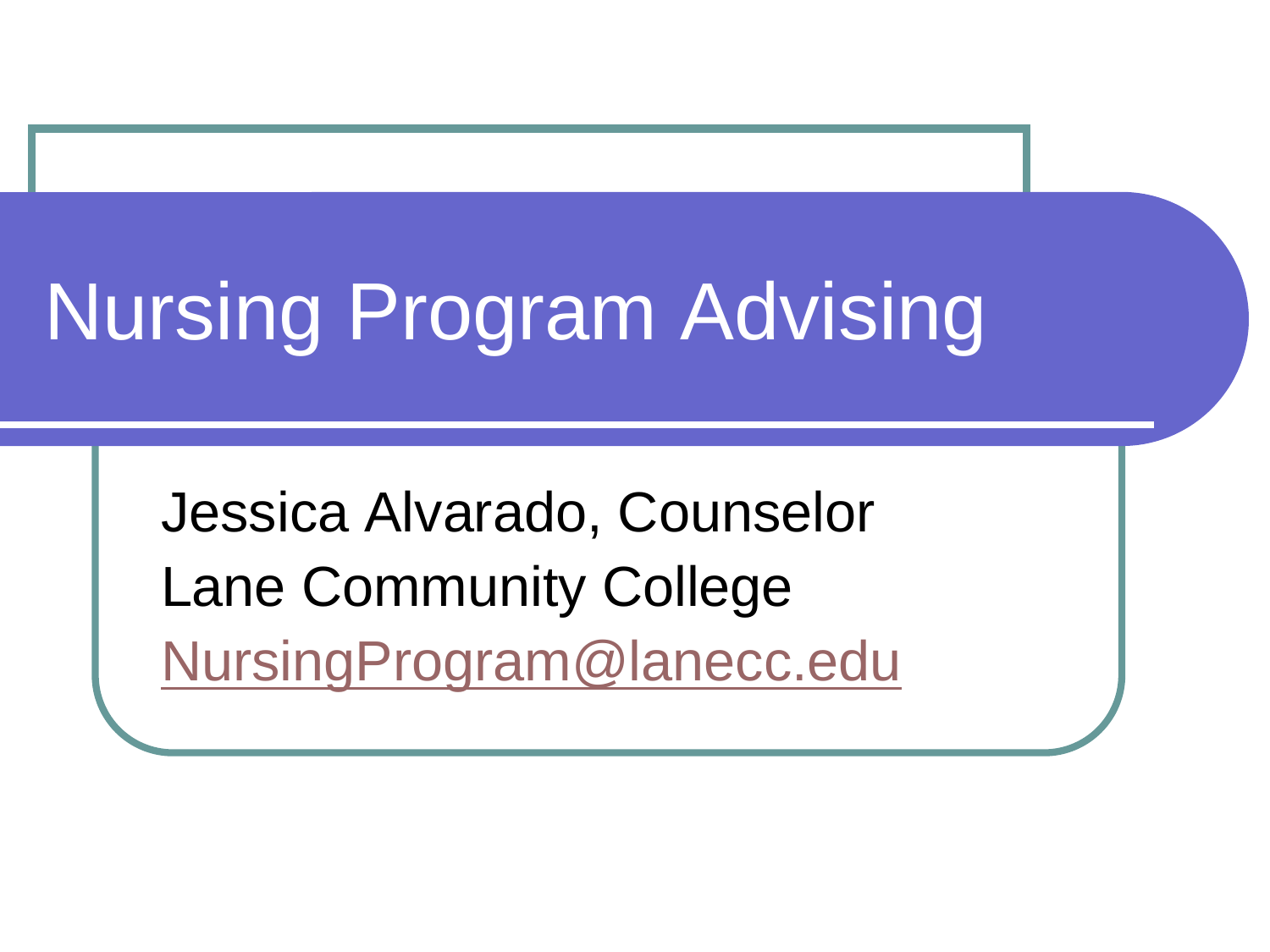### General Advising Information

- Individual questions can be answered by emailing [NursingProgram@lanecc.edu](mailto:NursingProgram@lanecc.edu)
- Application information and forms can be found at [www.lanecc.edu/hp](http://www.lanecc.edu/hp) - choose the Nursing link and select the specific program and then the Application link.
- Requirements may change each year so it is important to keep updated.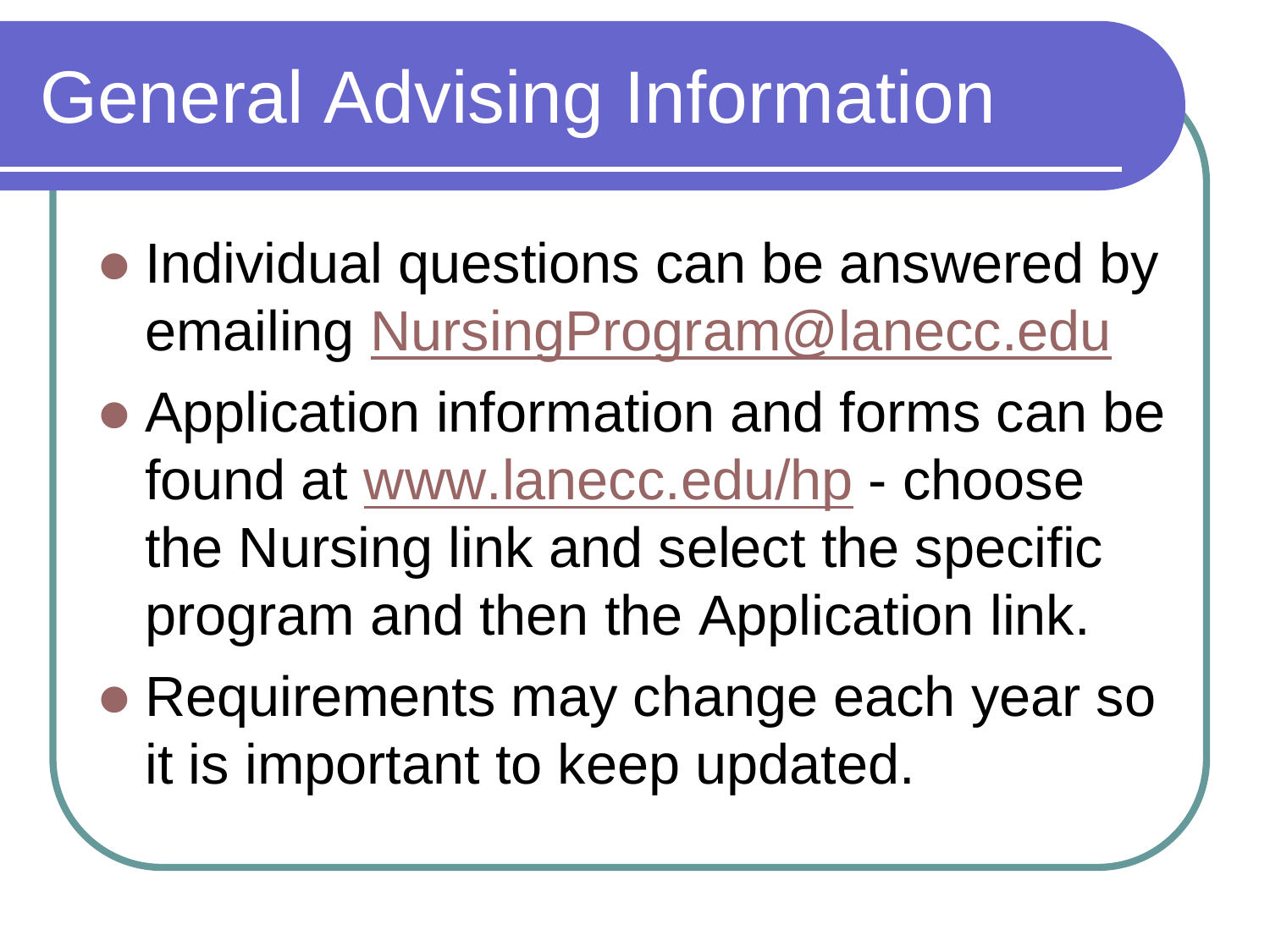### Academic Advising Resources

- An Academic Advising Resource is available to all students.
- To access go to [www.lanecc.edu](http://www.lanecc.edu) and select the "Moodle" link.
- Choose the tab "Academic Advising"
- Then select Nursing LPN and RN Programs.
- For RN Program select Sections 1 and 2; LPN program options select Section 7.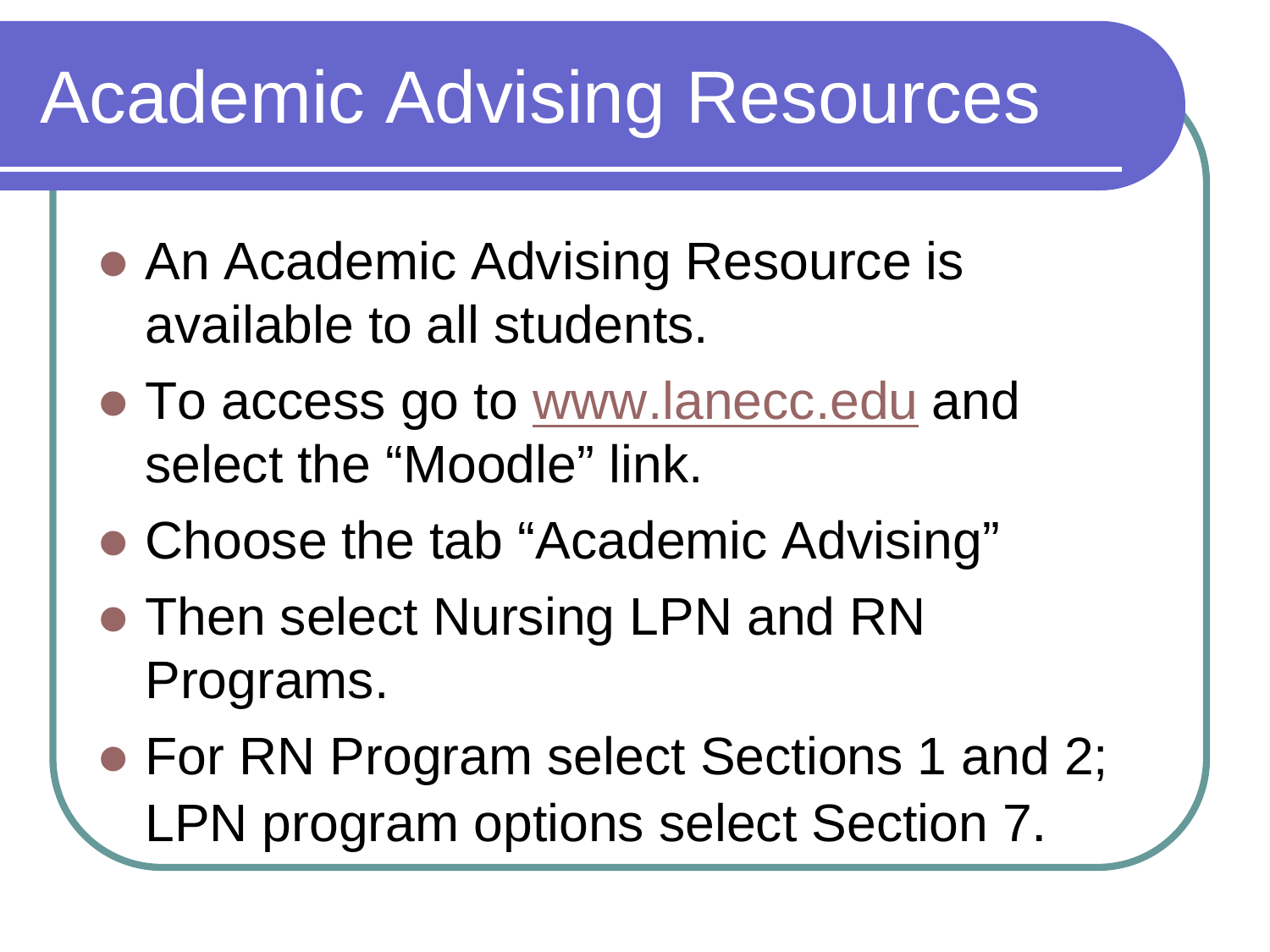### Program Options

- Associate of Applied Science Degree in Nursing – prepares students to become RN's Registered Nurses
- Licensed Practical Nurse 1-year certificate prepares students to be eligible to sit for LPN Licensing exams
- LPN to RN Bridge Option for current LPN's to transition to the 2<sup>nd</sup> year in the two year program.
- Option to complete BSN Bachelor's degree in Nursing through OHSU online.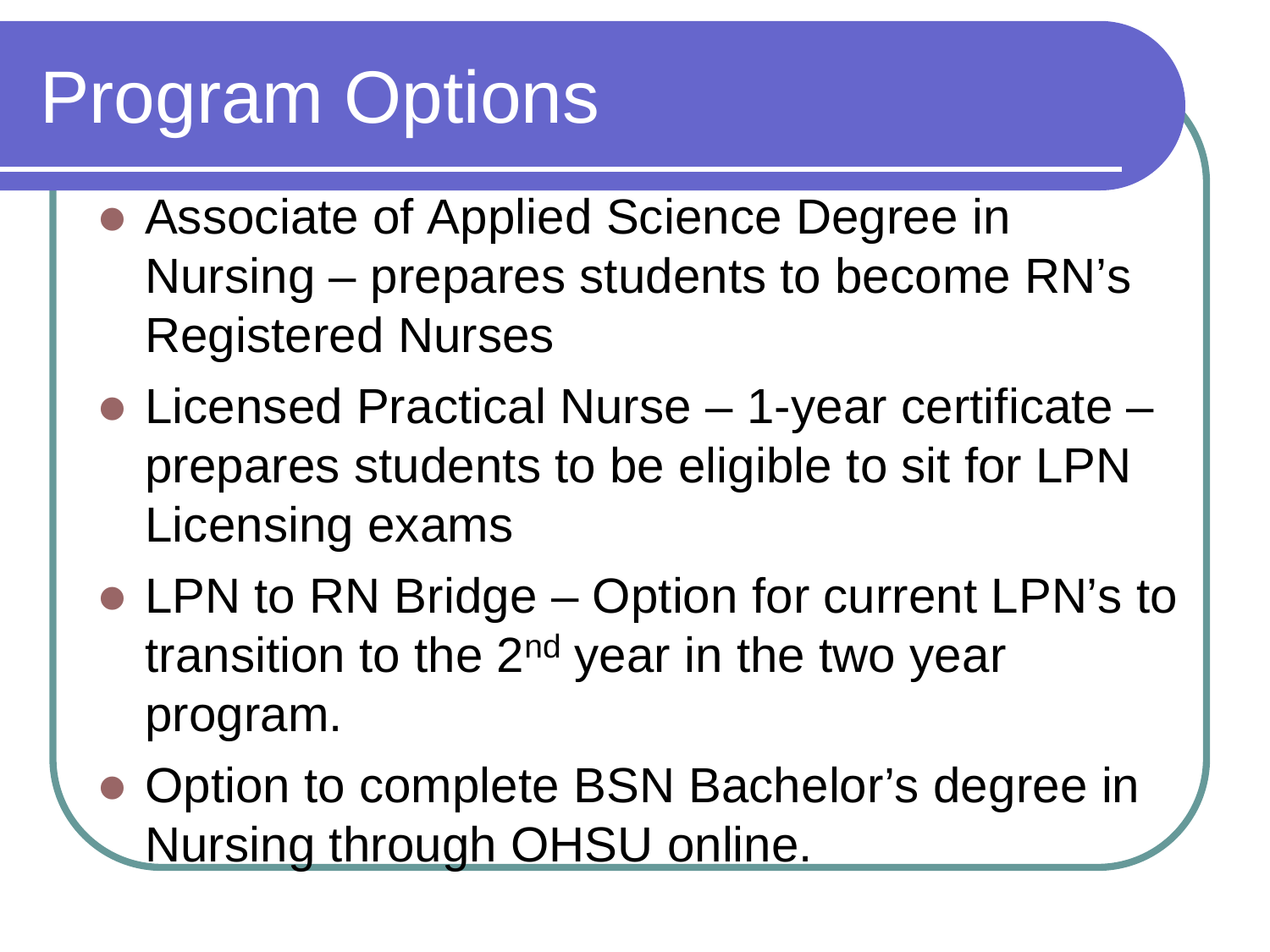### OCNE Oregon Consortium for Nursing Education

- Lane is a partner school (one of 7 Oregon community colleges) with Oregon Health Sciences University
- This allows two-year AAS Degree RN's to continue through OHSU to complete their Bachelor's Degree with a major in Nursing online.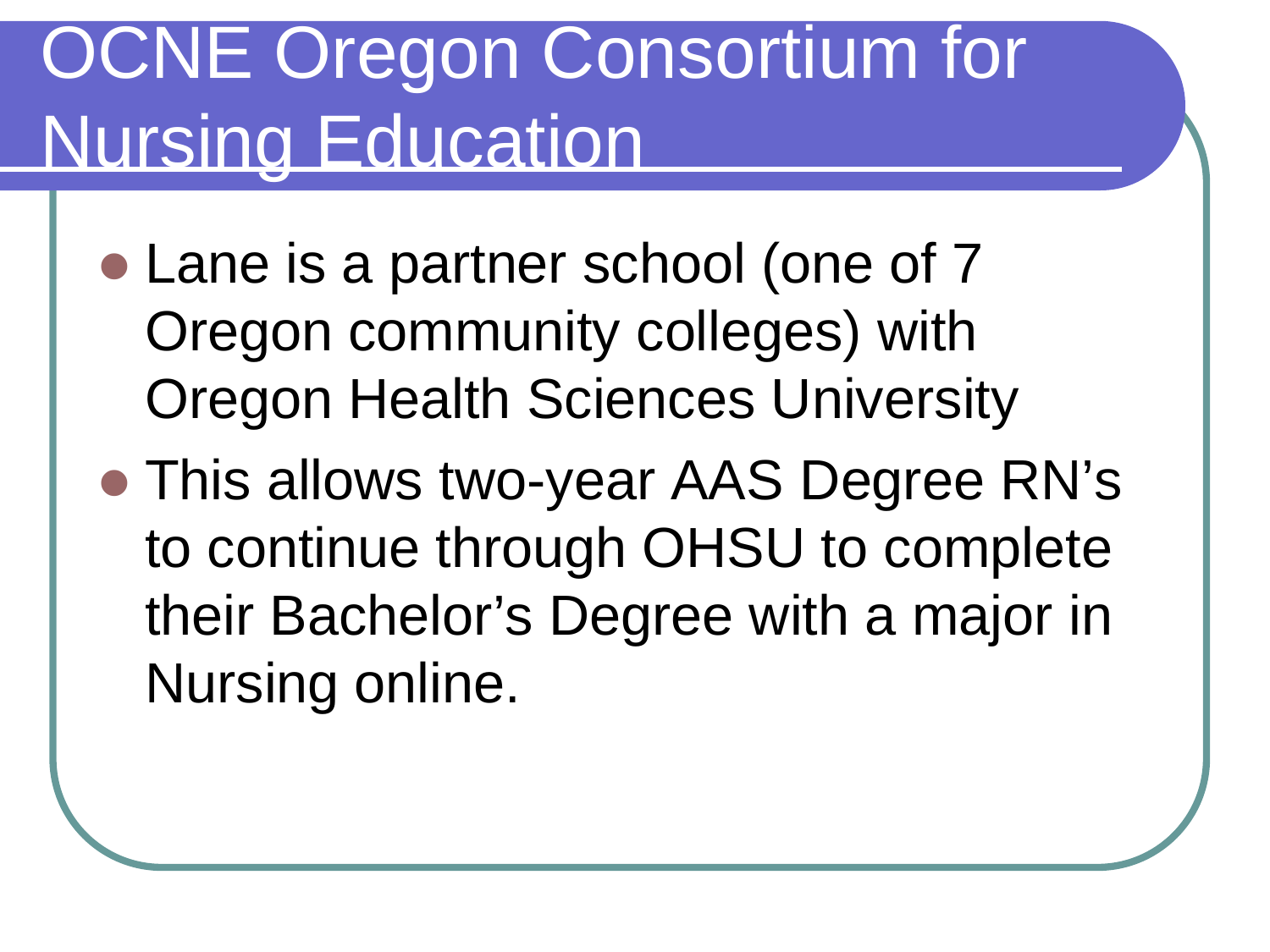### AAS RN Program Overview

- Year 1 Prerequisites typically take 4 to 6 terms to complete
- Year  $2$  Accepted students complete 1<sup>st</sup> year core courses and clinical
- Year  $3$  Accepted students complete  $2^{nd}$ year core courses and clinical – then are eligible to take the licensing exams to become a registered nurse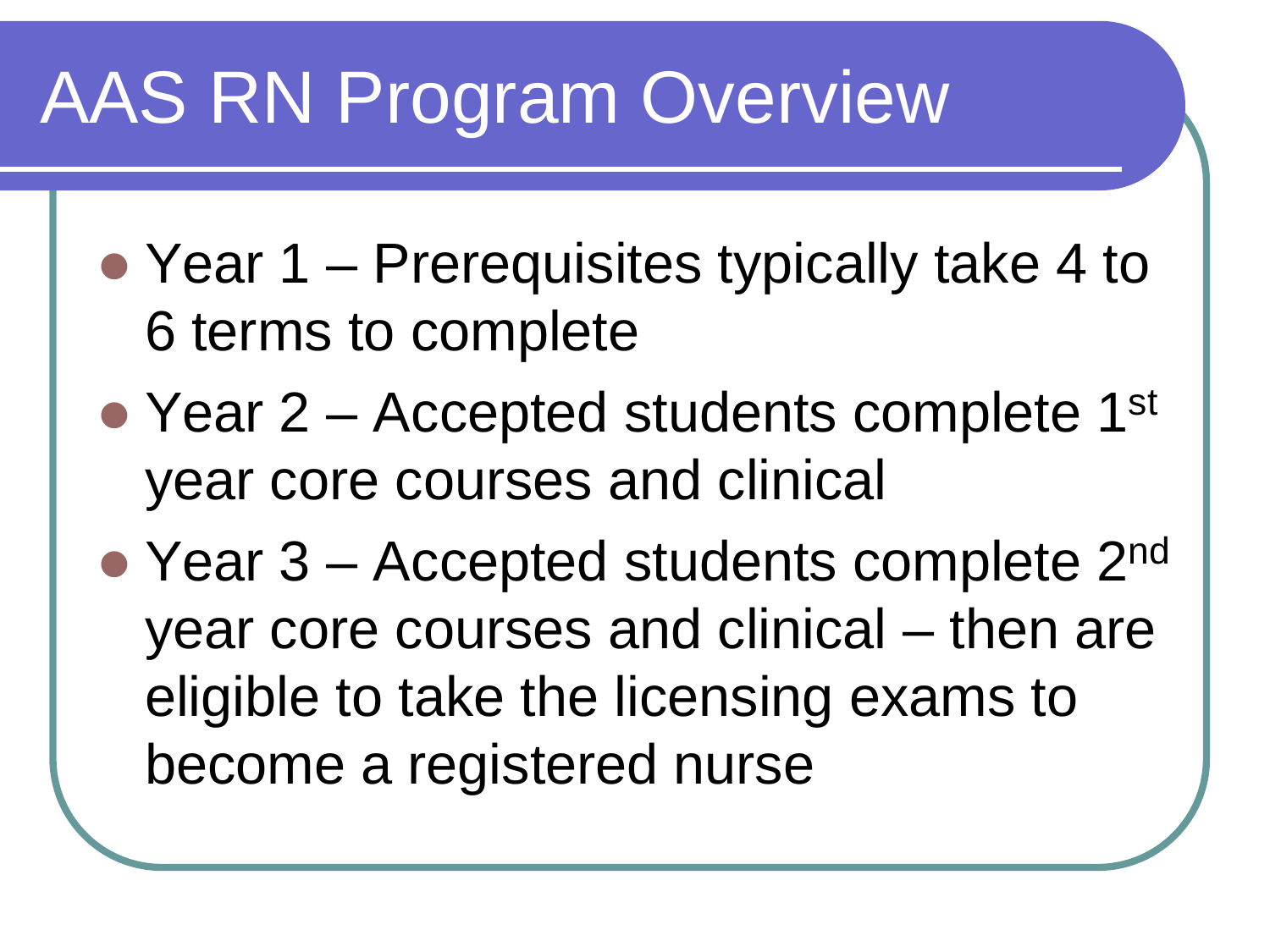### LPN Certificate Overview

- Year 1 completes prerequisites to apply and CNA Certified Nursing Assistant training
- Year 2 Accepted students complete three terms of core courses and clinical
- Upon completion eligible to sit for Licensed Practical Nurse exams through the Oregon State Board of Nursing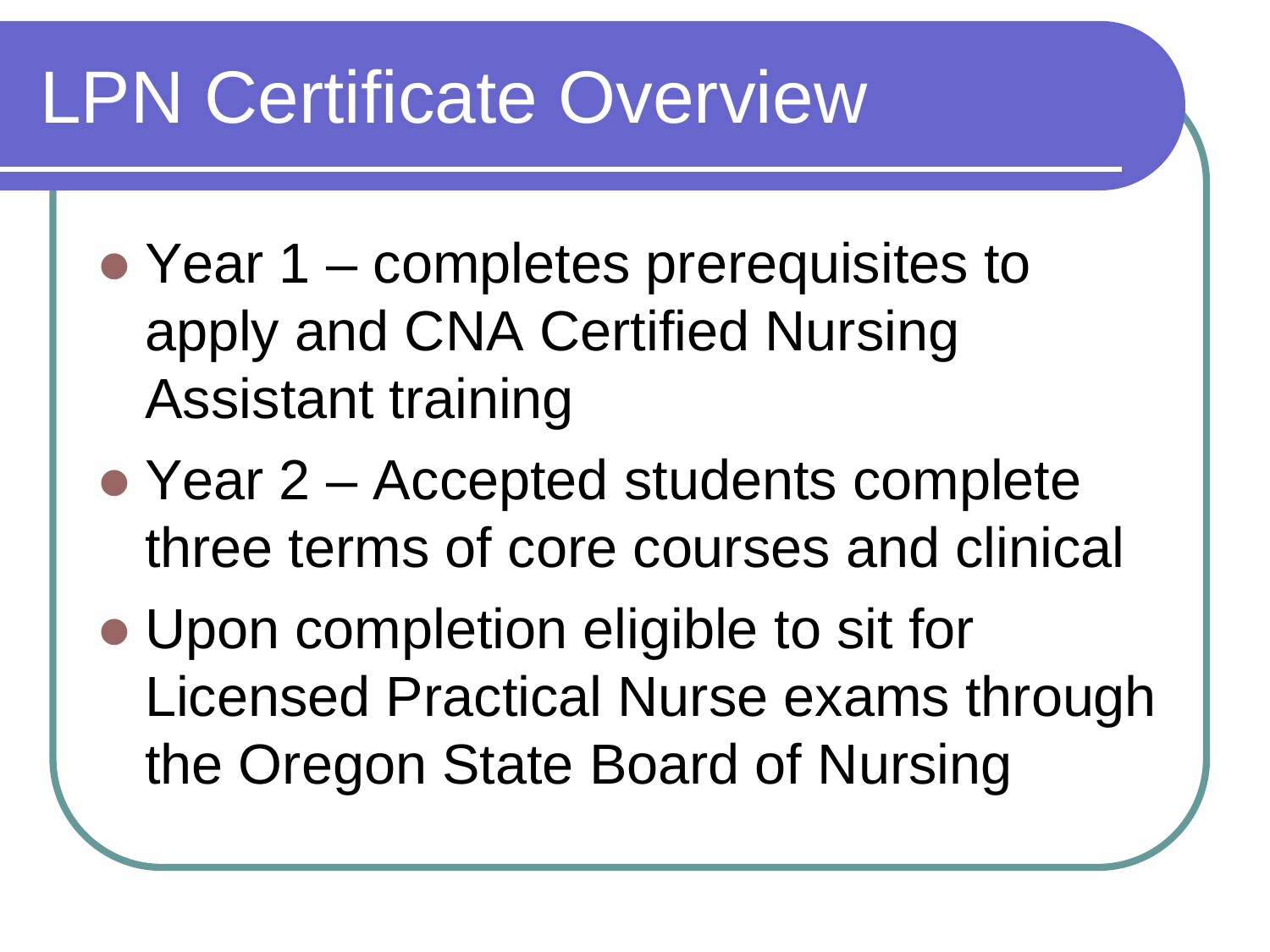## LPN to RN program

- Year 1 LPN's obtain 500 hours work experience; complete ATI Step Exam; obtains two Reference Checks and Phase 1 prerequisites
- Year 2 Complete two terms Pharmacology and Pathophysiology and the Summer Bridge course
- Year 3 Enter 2<sup>nd</sup> year of AAS RN program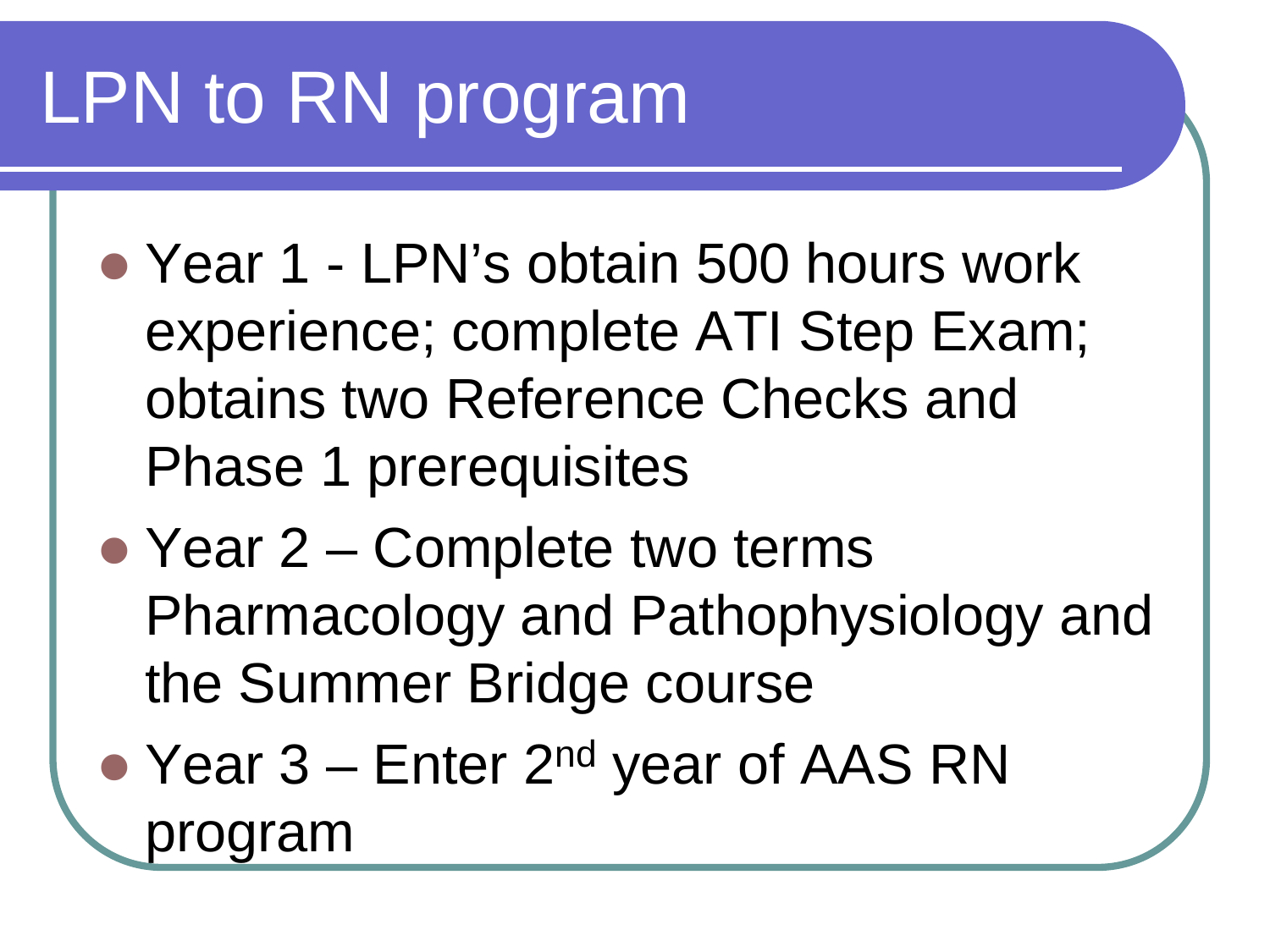### BSN Completion – Year 4

- Students who complete year 3 have the option through Oregon Health Sciences University to pursue a Bachelor's degree with a Major in Nursing (BSN)
- Year 4 BSN track students complete online core courses and clinical work locally to be granted a Bachelor's degree.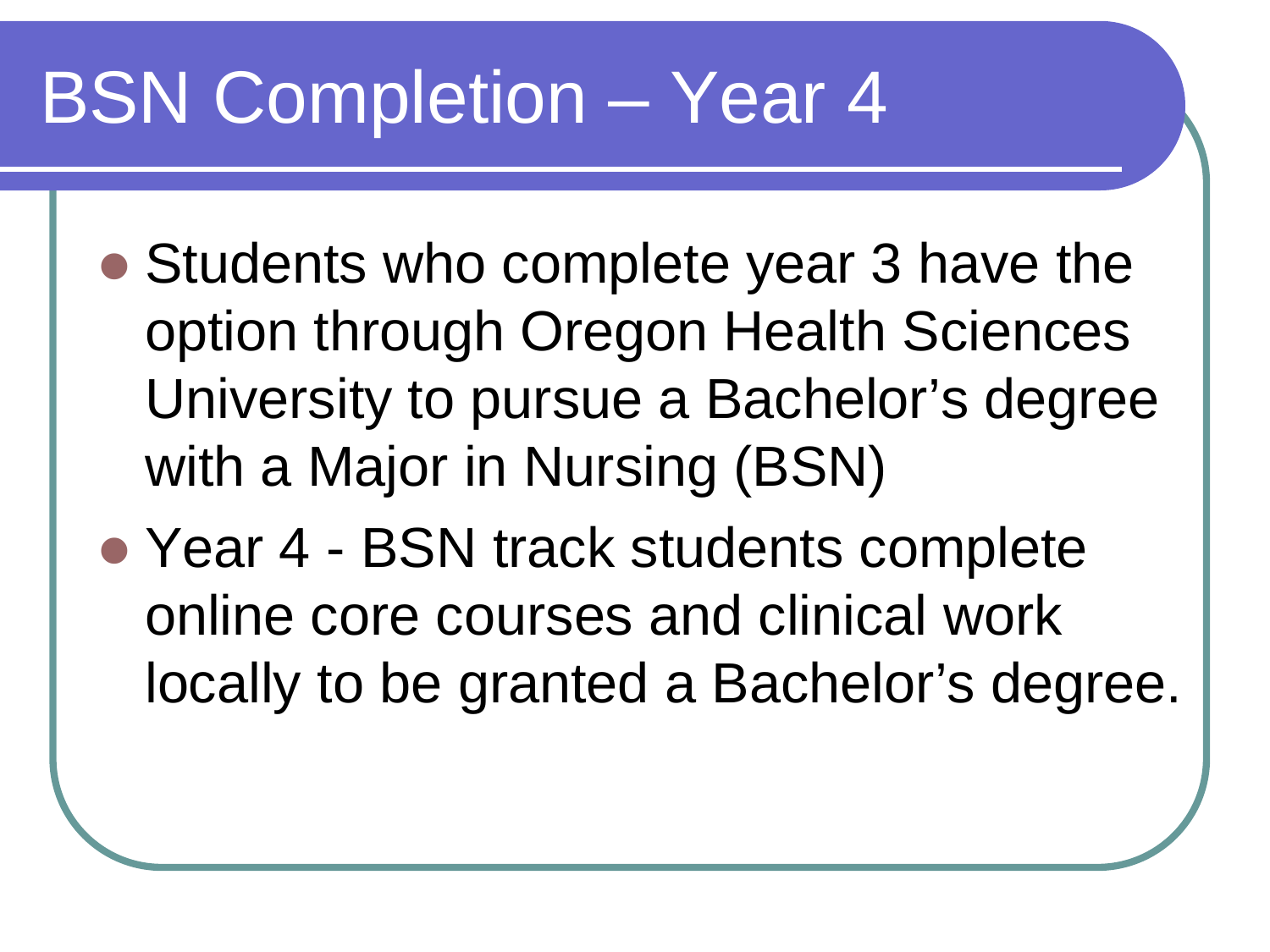## Additional Information

- Oregon Consortium for Nursing Education [www.ocne.org](http://www.ocne.org/)
- **Oregon Health Science University** [www.ohsu.edu/son](http://www.ohsu.edu/son)
- Oregon State Board of Nursing [www.osbn.state.or.us](http://www.osbn.state.or.us/)
- All Nursing Schools in the US [www.allnursingschools.com](http://www.allnursingschools.com/)
- [www.oregoncenterfornursing.org](http://www.oregoncenterfornursing.org/) –Programs throughout the state, scholarship info and career information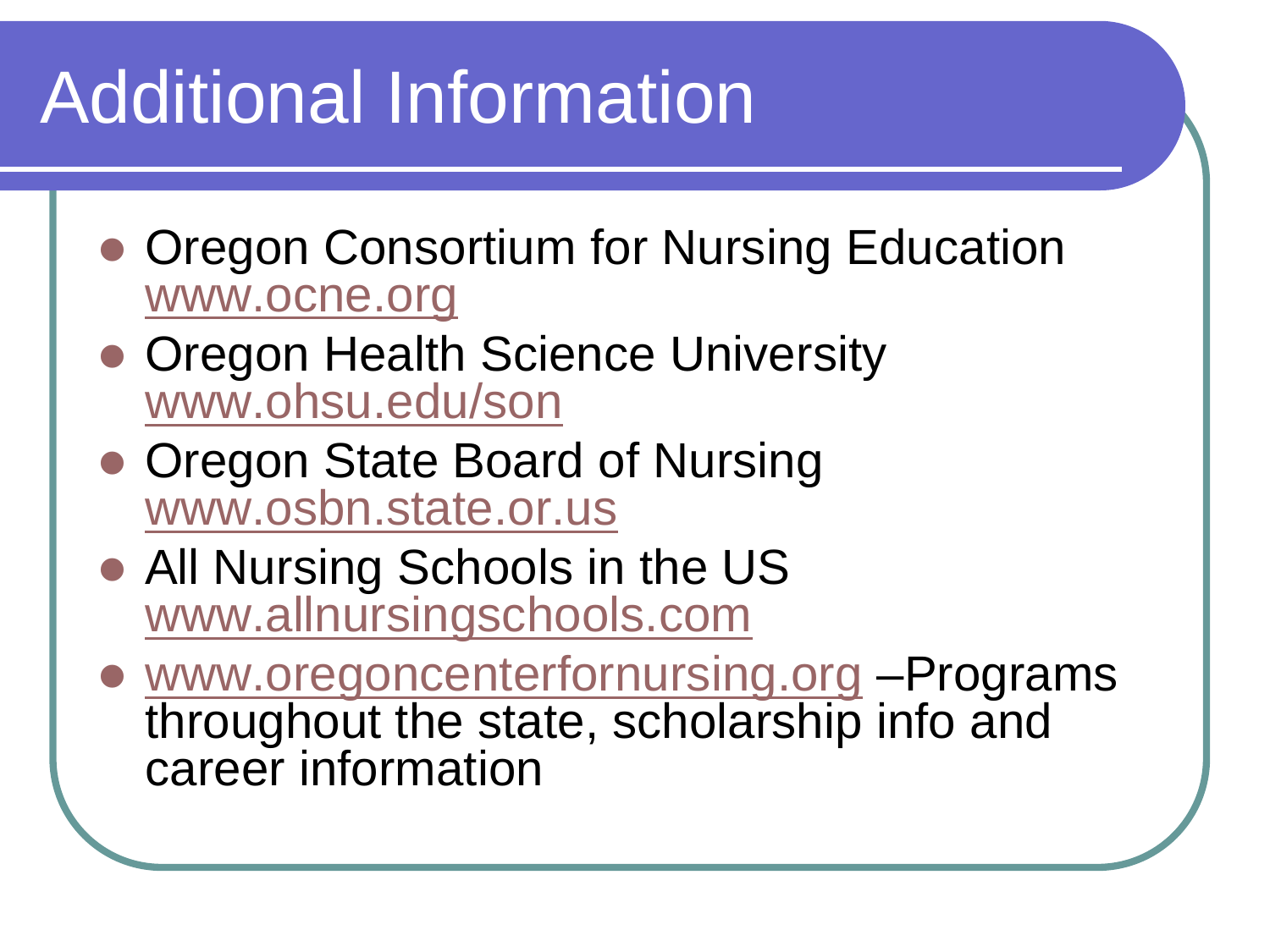## Application timeline

- RN Application deadline is typically mid-February for the following fall entry
- LPN Application deadline is typically early Summer term for Winter entry
- LPN to RN program Application deadline is typically the 1st of November for Winter entry.
- Courses that count for application points must be completed and appear on an official transcript.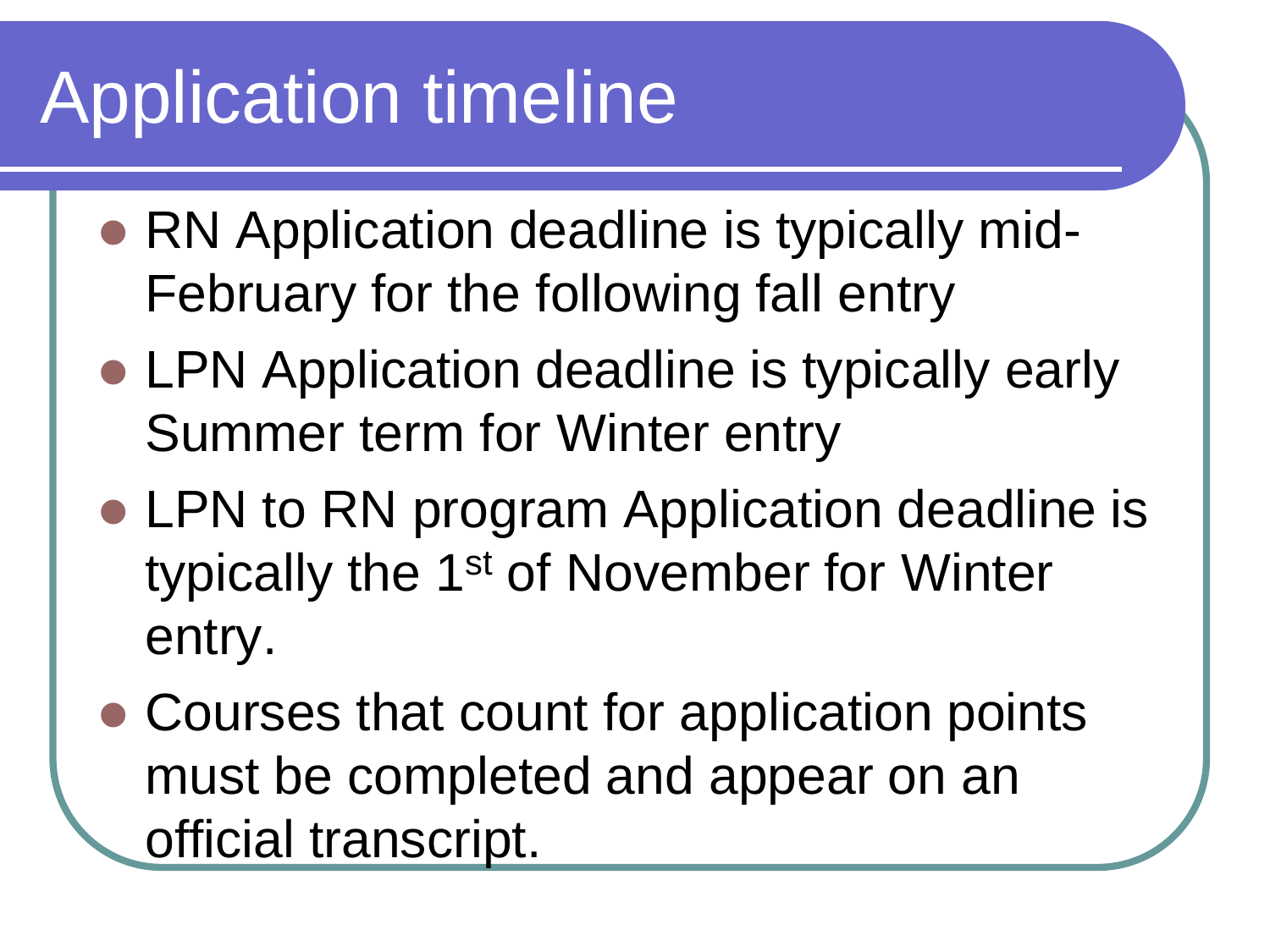Minimum requirements to apply vary by program. Review specific advising guide.

- Prerequisite GPA of 3.00
- Completion of the following courses with a minimum grade of C or better: 30 credits that include the Math minimum requirement and BI 231 or more-see program advising guide.
- Courses completed at other institutions must be considered equivalent or substituted with an approved course.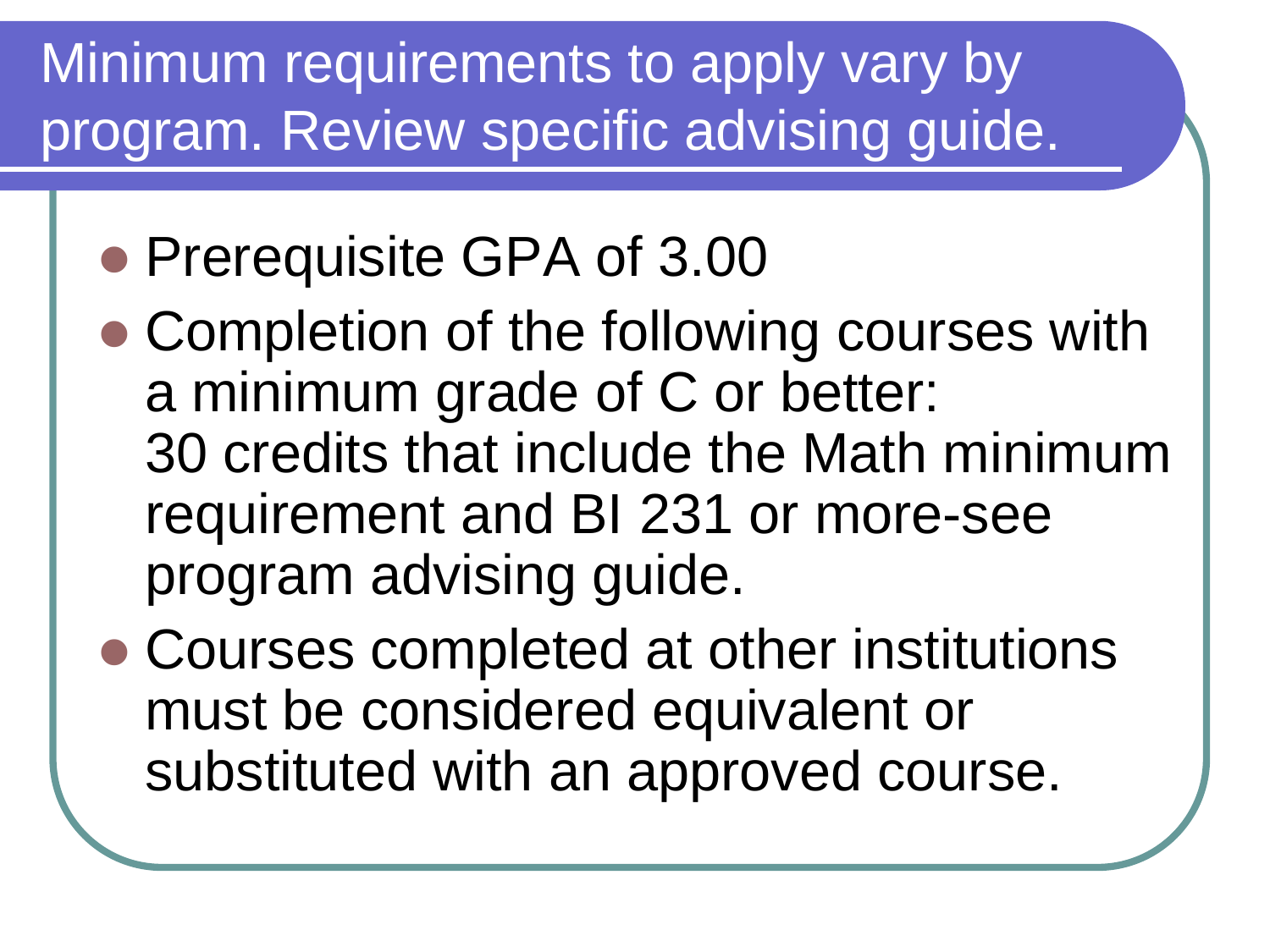- Prerequisites specific courses have either placement testing or course requirements to enroll.
- Minimum requirements to apply each program has specific courses and number of credits required to apply.
- Mandatory Orientation each program hosts a mandatory session for accepted and alternate students.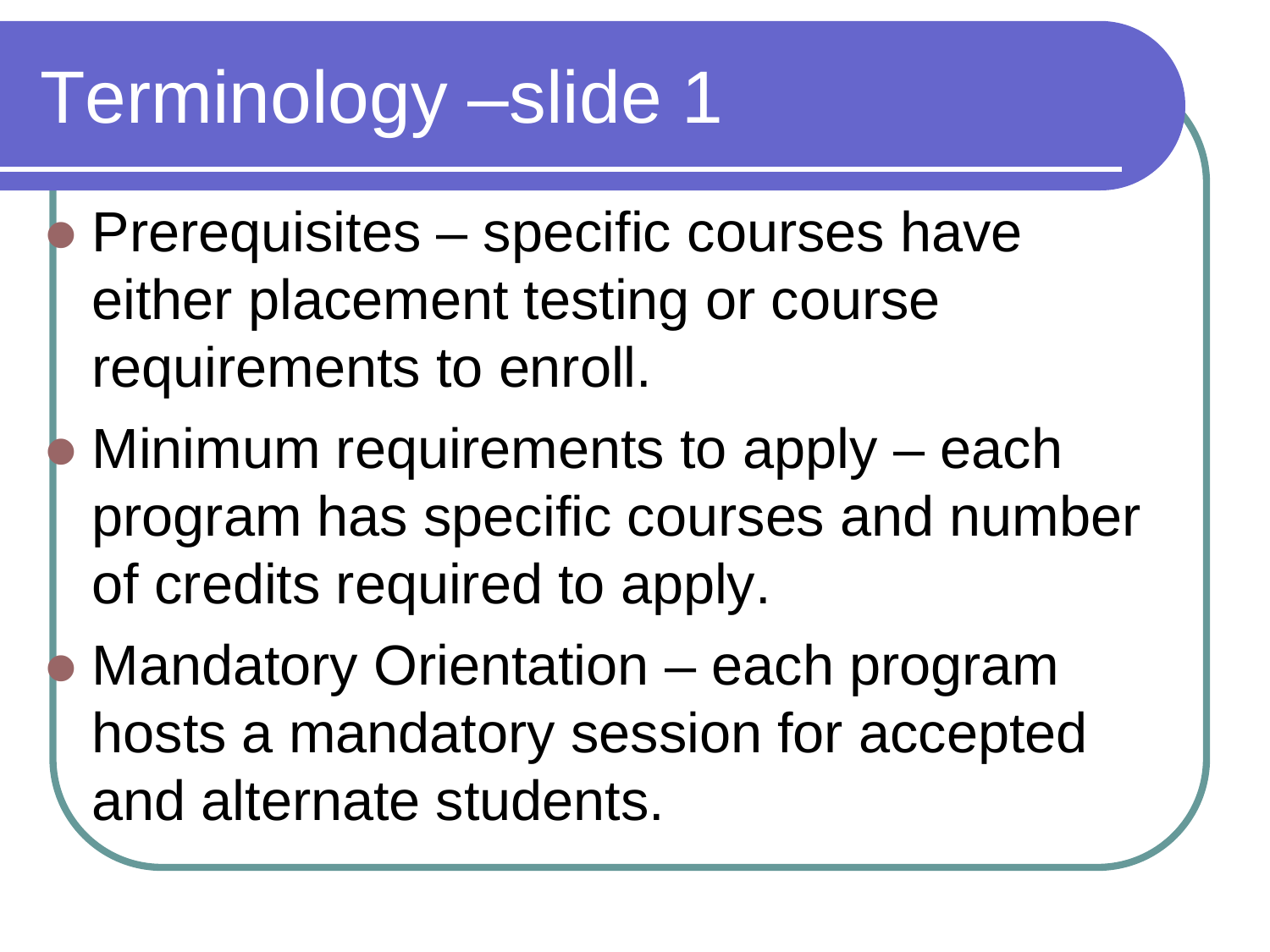- Program entry requirements each program has specific credit and course requirements to enroll in the first term as an accepted student. Entry requirements can include criminal background check, immunizations, health insurance and CPR.
- Progression requirements to progress from one term to the next for specific terms may have additional course requirements.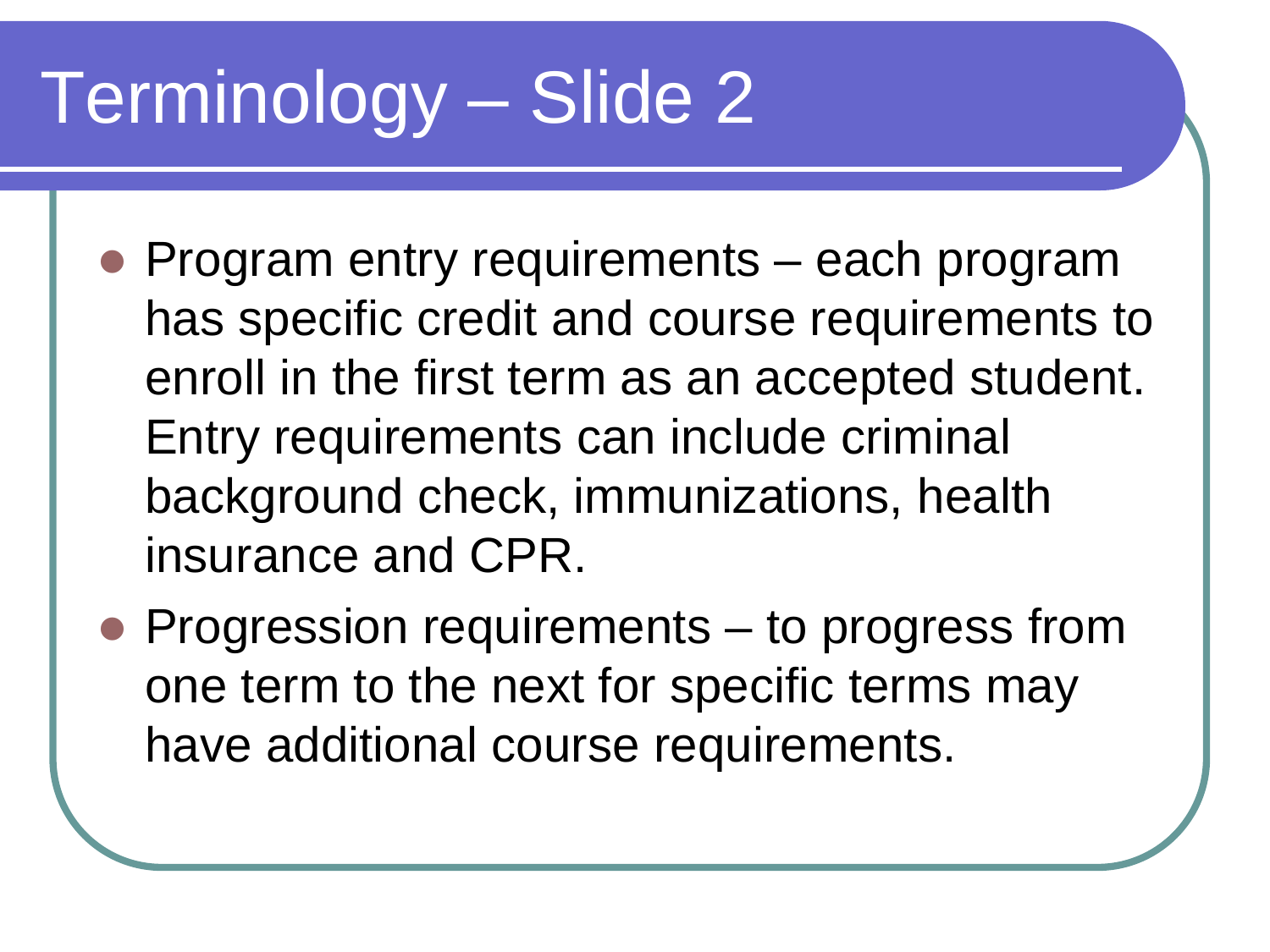- $\bullet$  Form 1 Signature page student checklist to use and acknowledge important steps have been completed.
- **Form 2 Point Petition page students are** required to list specific courses that meet application and point requirements
- Online Application and Payment students are required to go online to enter demographic information and pay a fee to apply.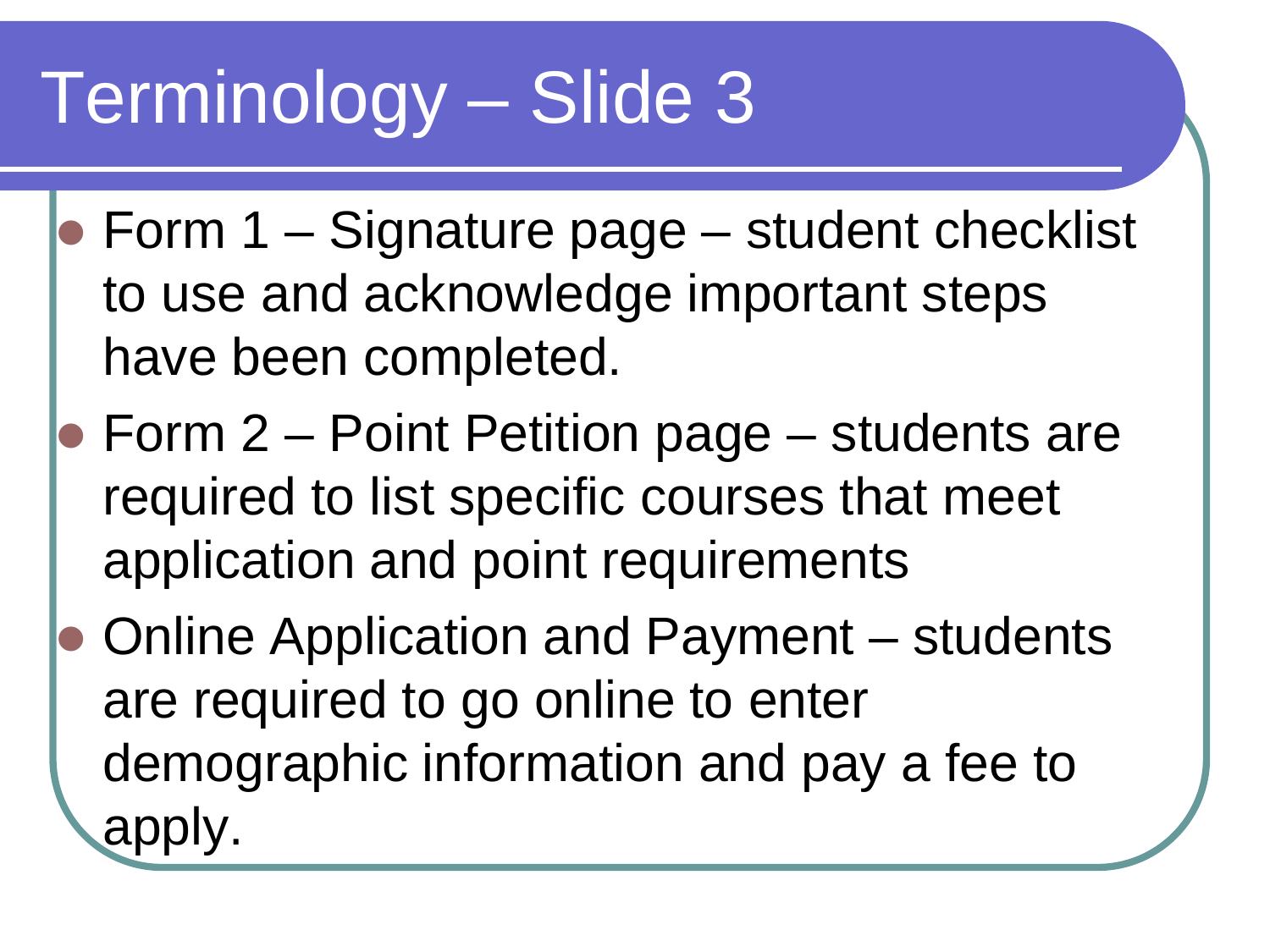Students with prior college credits are required to demonstrate course work completed meets application and/or program requirements.

Lane Transfer Tool – Lane web based tool that show established course equivalents

Course Equivalency – Student may need to obtain if course does not appear in tool. Course is recognized as equivalent by a content expert (typically an assigned instructor who teaches the courses).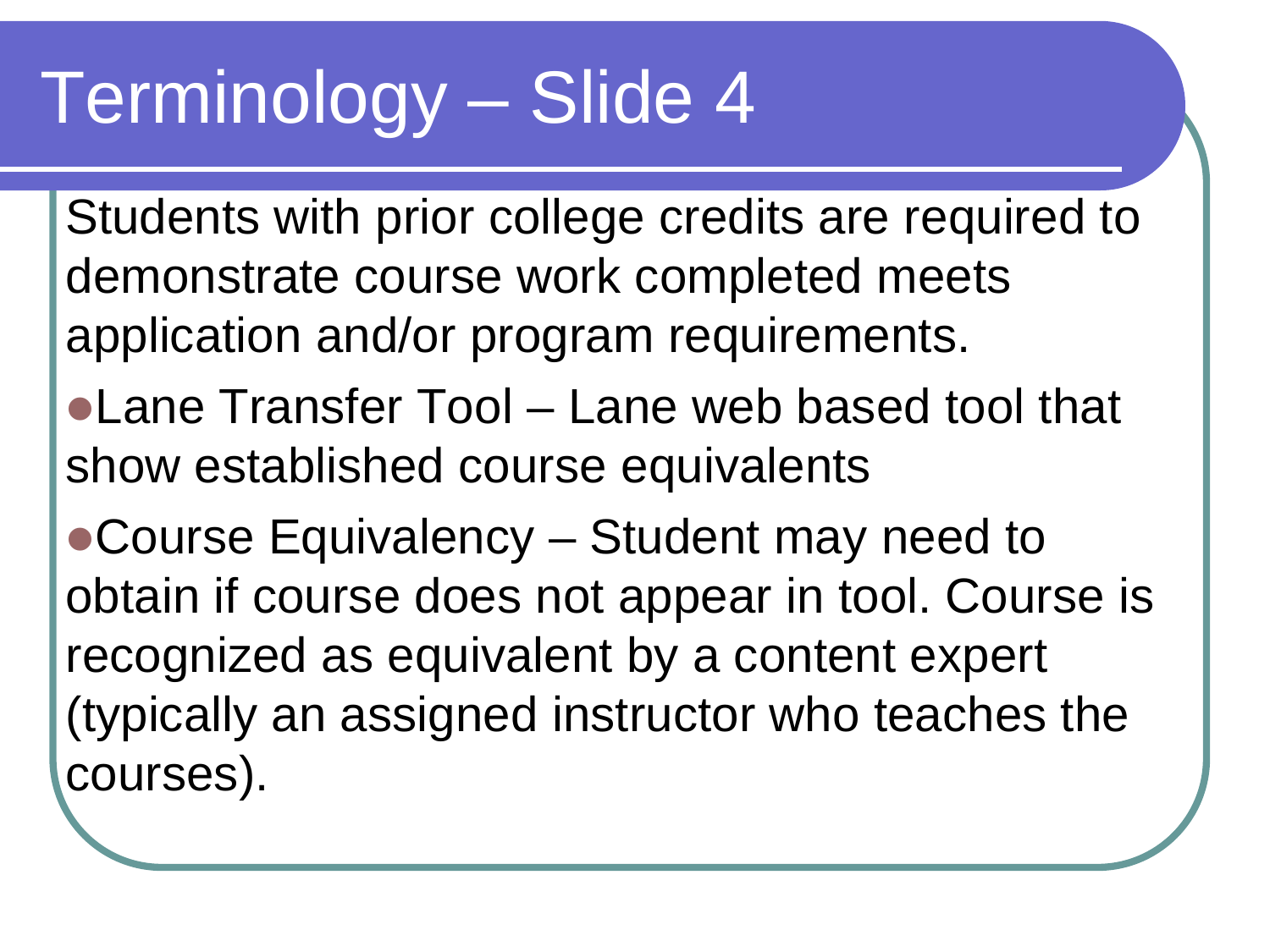Course Substitution – some courses from other institutions may cover above and beyond the required course content for a specific program. In this case a content expert may complete a course substitution form. This may be completed by a content expert or a program coordinator.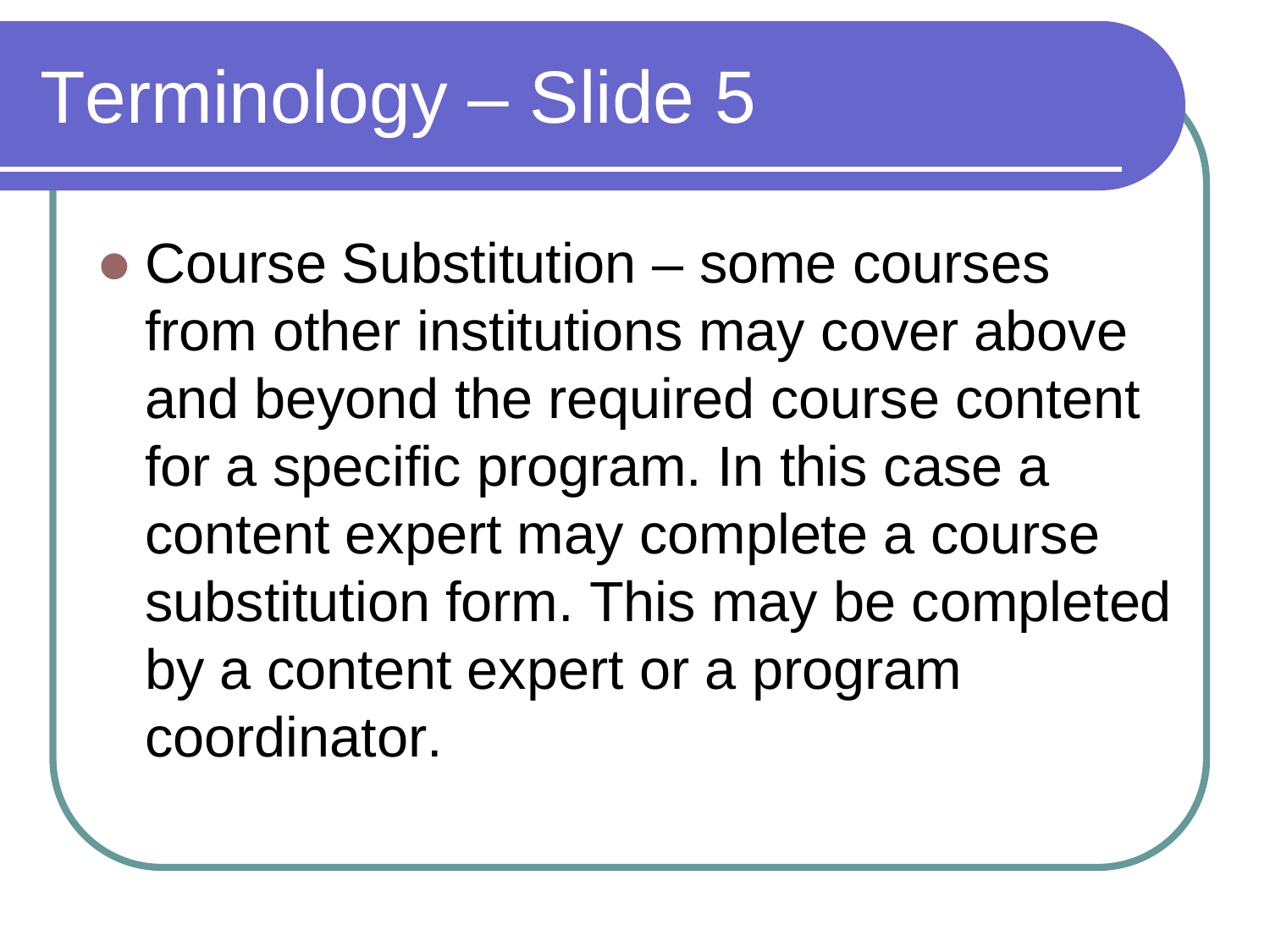#### Preparing to take Anatomy and Physiology

- BI112 and CH112 courses are the prerequisite for BI 231 – the first Anatomy and Physiology course
- Getting into BI 112/CH 112 two options: 1. Passing parts D, E or F of the math testing sequence is required for B112/CH112

#### **OR**

 2. Passing MTH 052, MTH 060 or MTH 070 is required to take BI112/CH112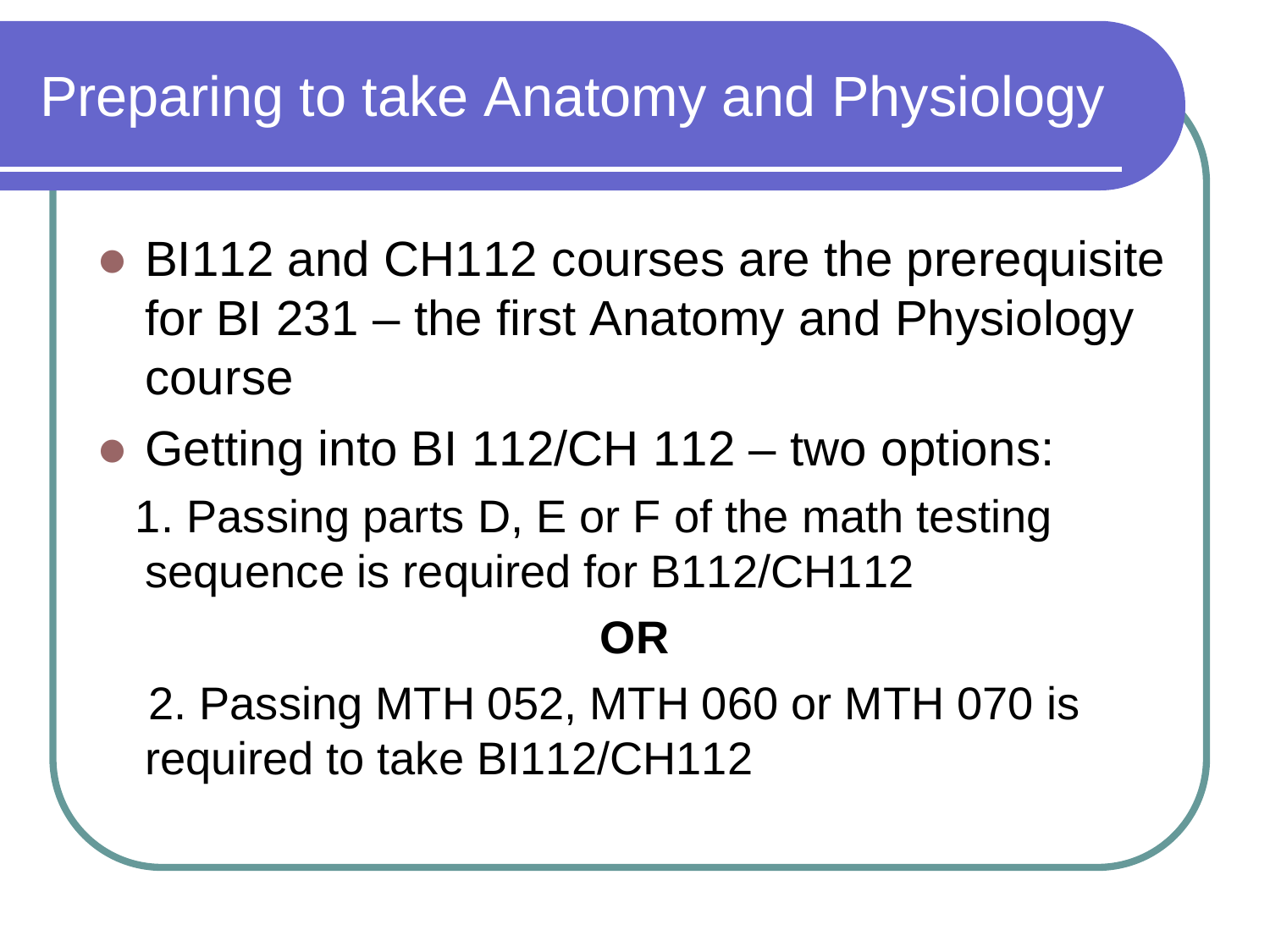## Biology with Genetics

- Nursing Program students are required to complete a biology with genetics requirement. Lane's BI 112 plus BI 233 meets this requirement.
- Students with prior college are responsible for determining if prior course work (even if they have the same course numbering – meets this requirement)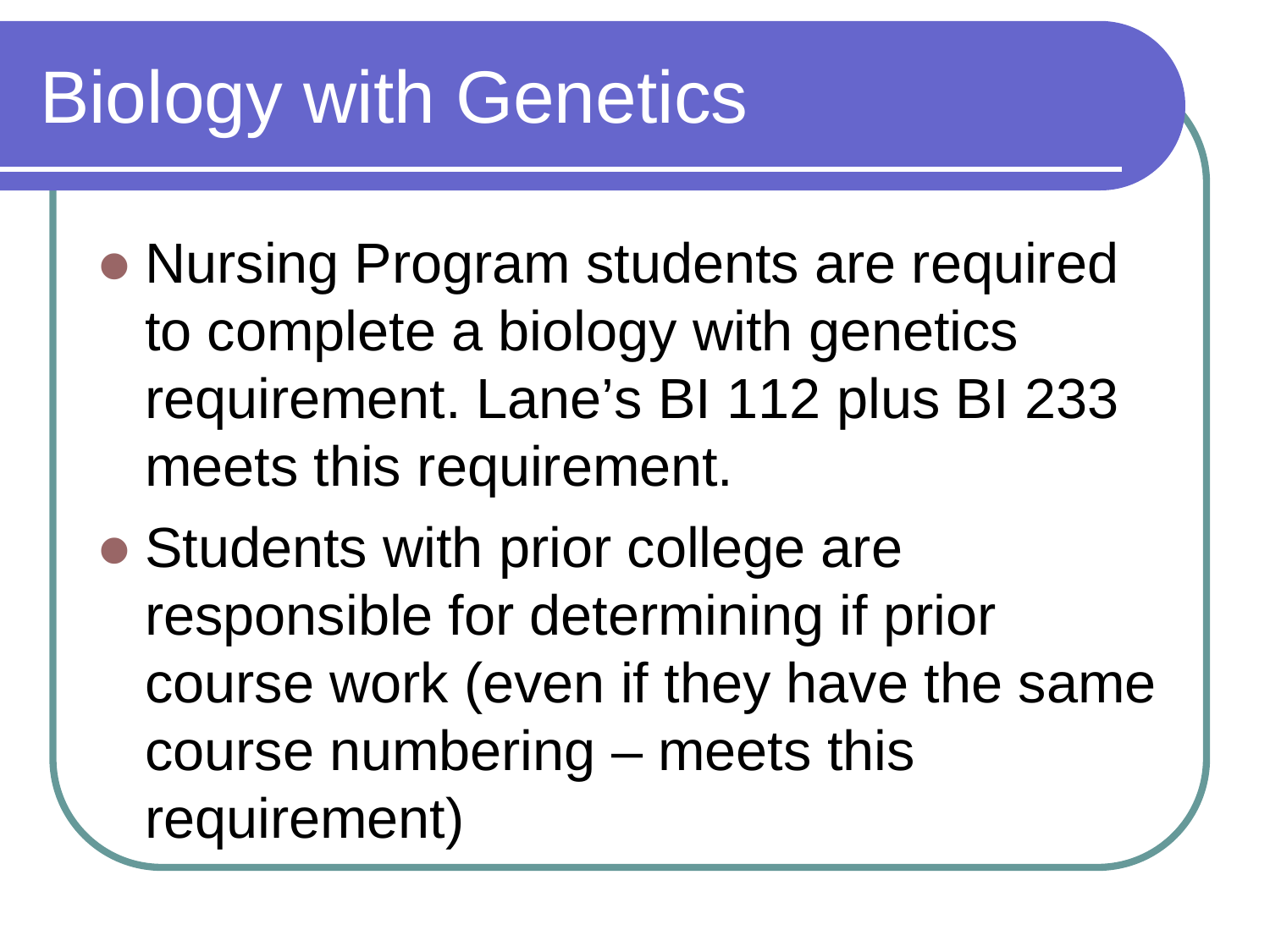### BI 112 or Biology with Genetics

- BI 112 + BI 233 at Lane allows students to meet the Biology with Genetics application and program requirement.
- Additional Lane courses can be used as well:
- BI 112 + BI 233 or
- BI 112 + BI 102G or
- BI 101F + BI 233 or
- BI 211 + BI 233 or
- BI 101K + BI 233 or
- BI 101K + BI 102G

 **Other course options must be approved through a course substitution process – even if course number are the same.**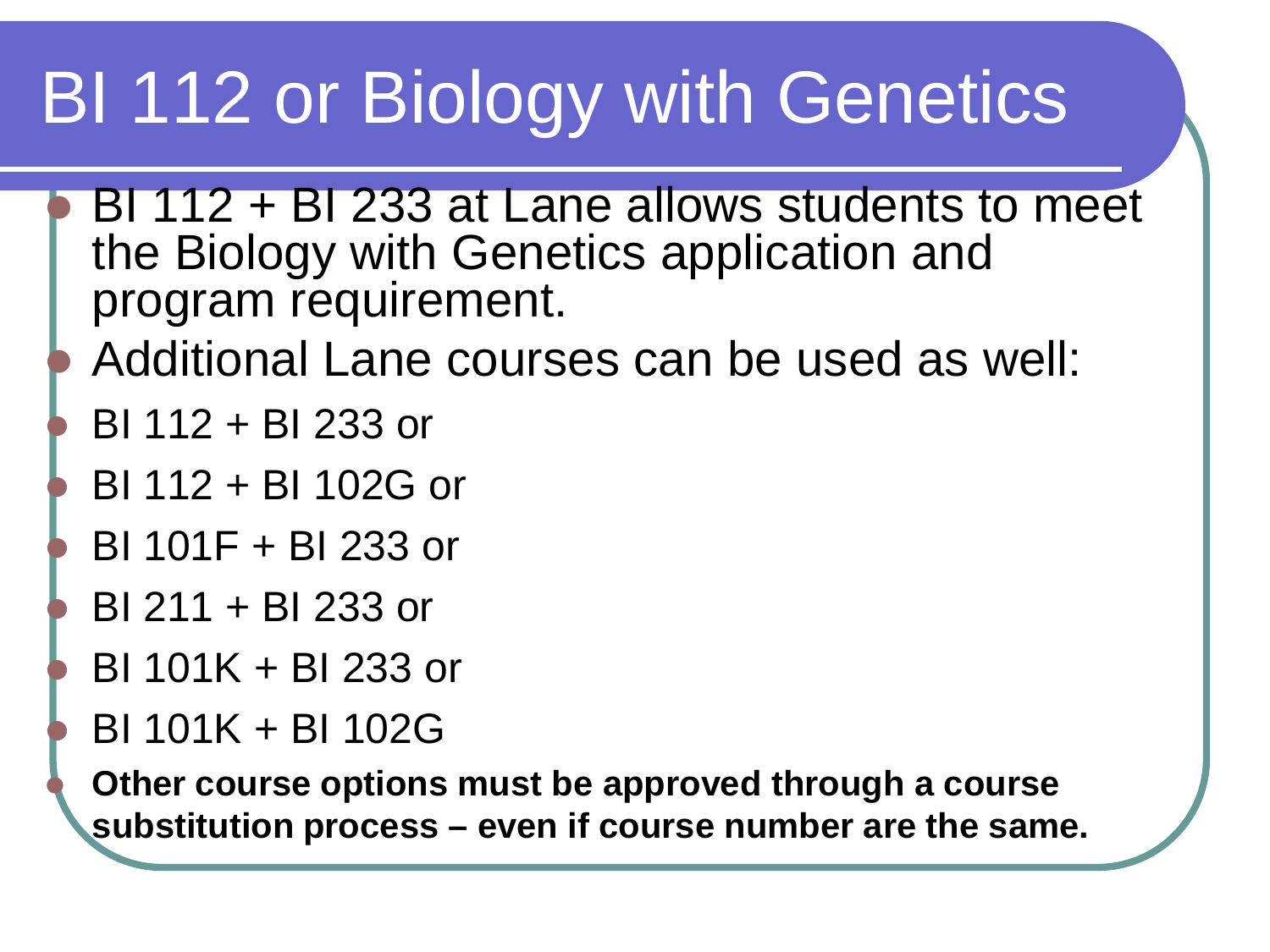### Anatomy and Physiology BI 231, 232 and 233 sequence

- These courses meet application and program requirements. BI 231 is required for all options.
- The most recent AP course expires after 7 years. If BI 231,232&233 taken BI 233 must be taken within 7 years prior to program entry.
- An exception to this rule can made if a person has worked in a related health career (e.g. respiratory care) experience. Nursing Assistant or MOA experience does not meet the criteria. If you have questions please email [NursingProgram@lanecc.edu](mailto:NursingProgram@lanecc.edu)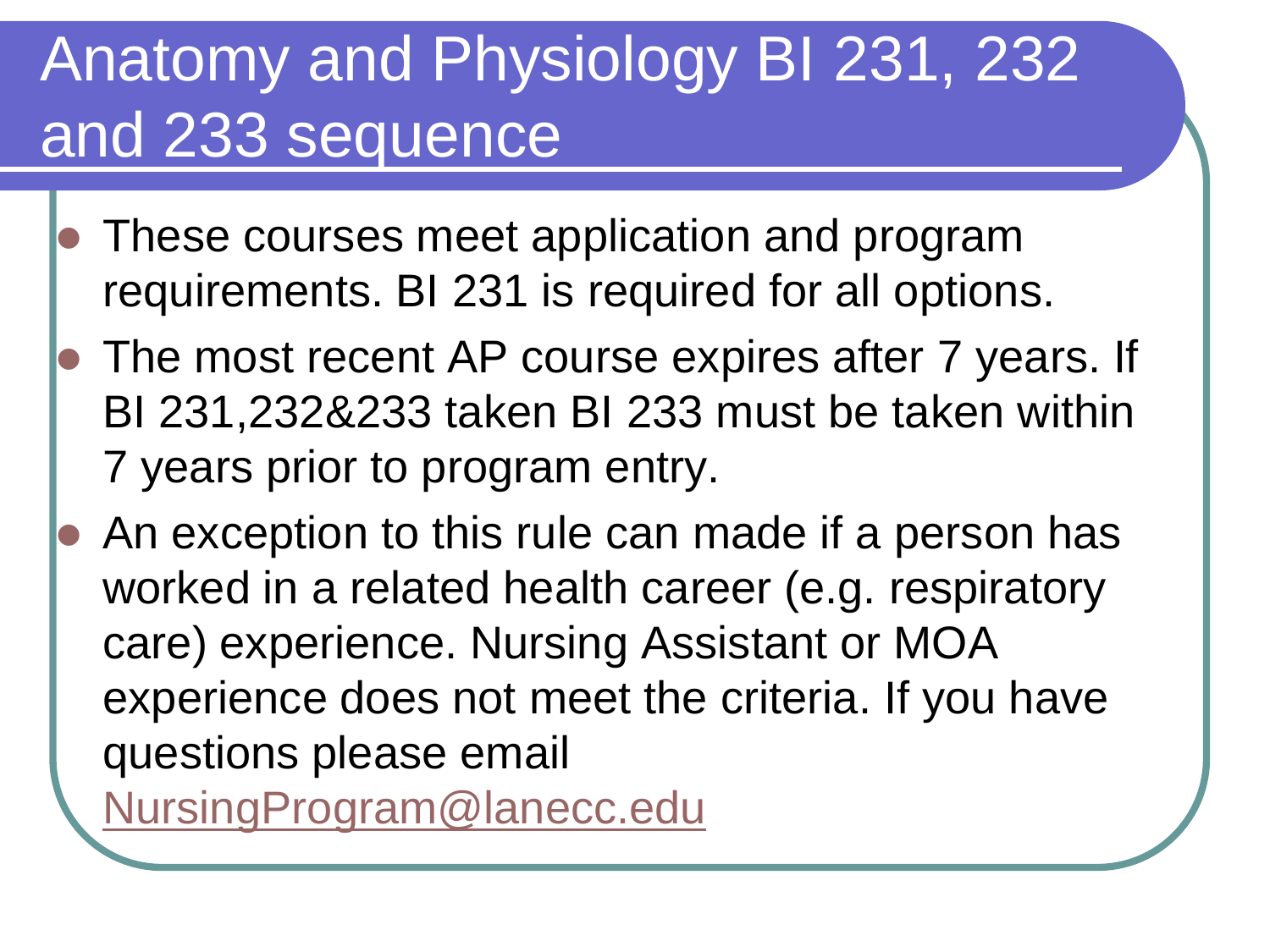### Anatomy and Physiology from other institutions

- Lane requirement 12 quarter credits or 8 semester credits with specific content
- Both the University of Oregon and OSU courses exceed the credit requirement. The content requirement must also be met. OSU courses appear and the Lane Transfer Tool. However, UO courses do not.

 Email your course numbers,name of institution and credits you have completed to [NursingProgram@lanecc.edu](mailto:NursingProgram@lanecc.edu) to determine if you have met the requirements for each course.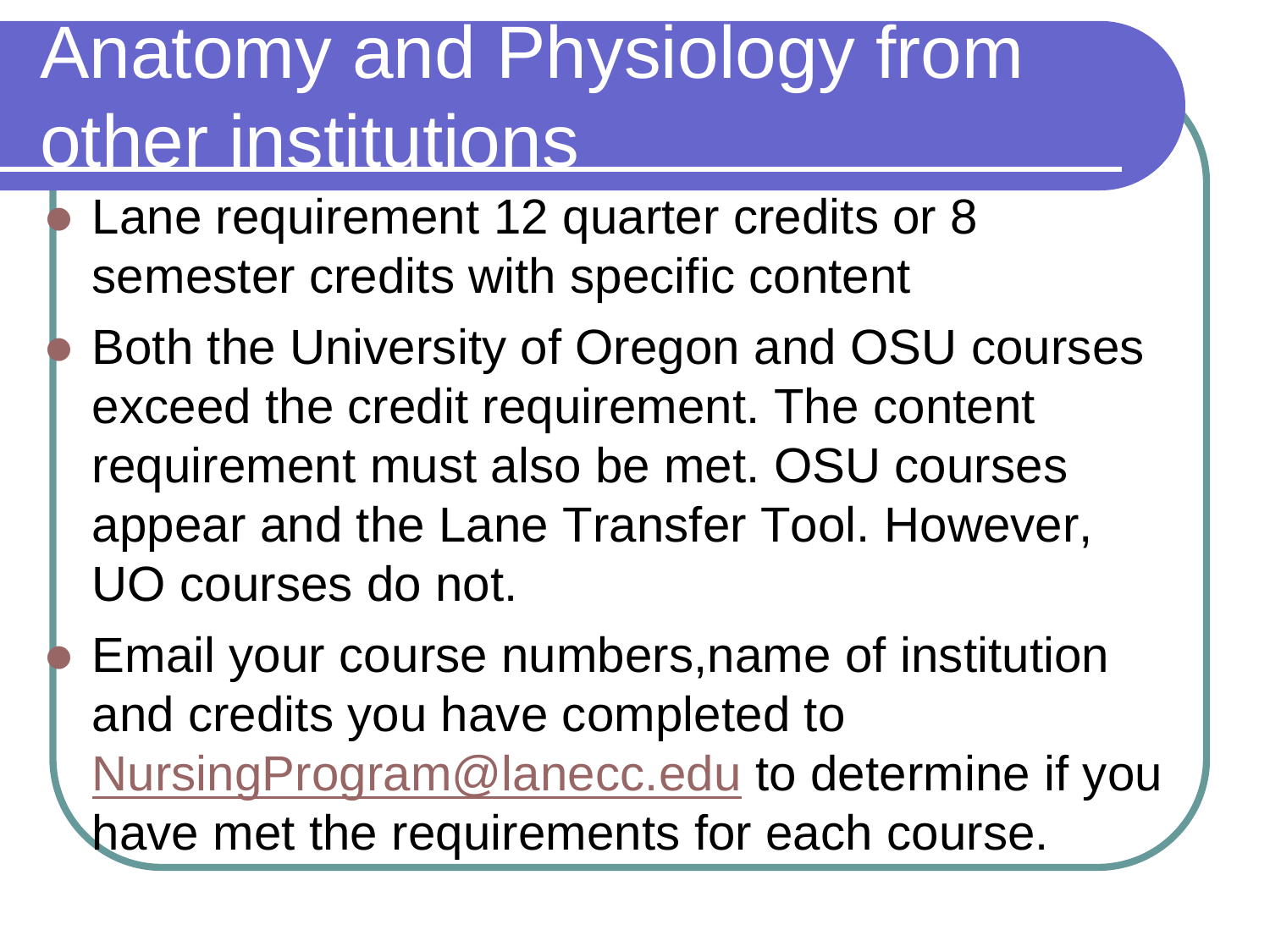### Prior college coursework

- Some students may have coursework that will allow them to gain entry into the BI112/CH112 or BI 231 courses
- **If you have prior math or science (Biology or** Chemistry) course work - take unofficial transcripts to the Science Department office or call 463-5446
- The department representative will determine if the courses you have taken will give you access to BI 112/CH112 or BI 231.
- Or, he or she will refer you to an instructor to evaluate if your courses can be approved for equivalency or substitution.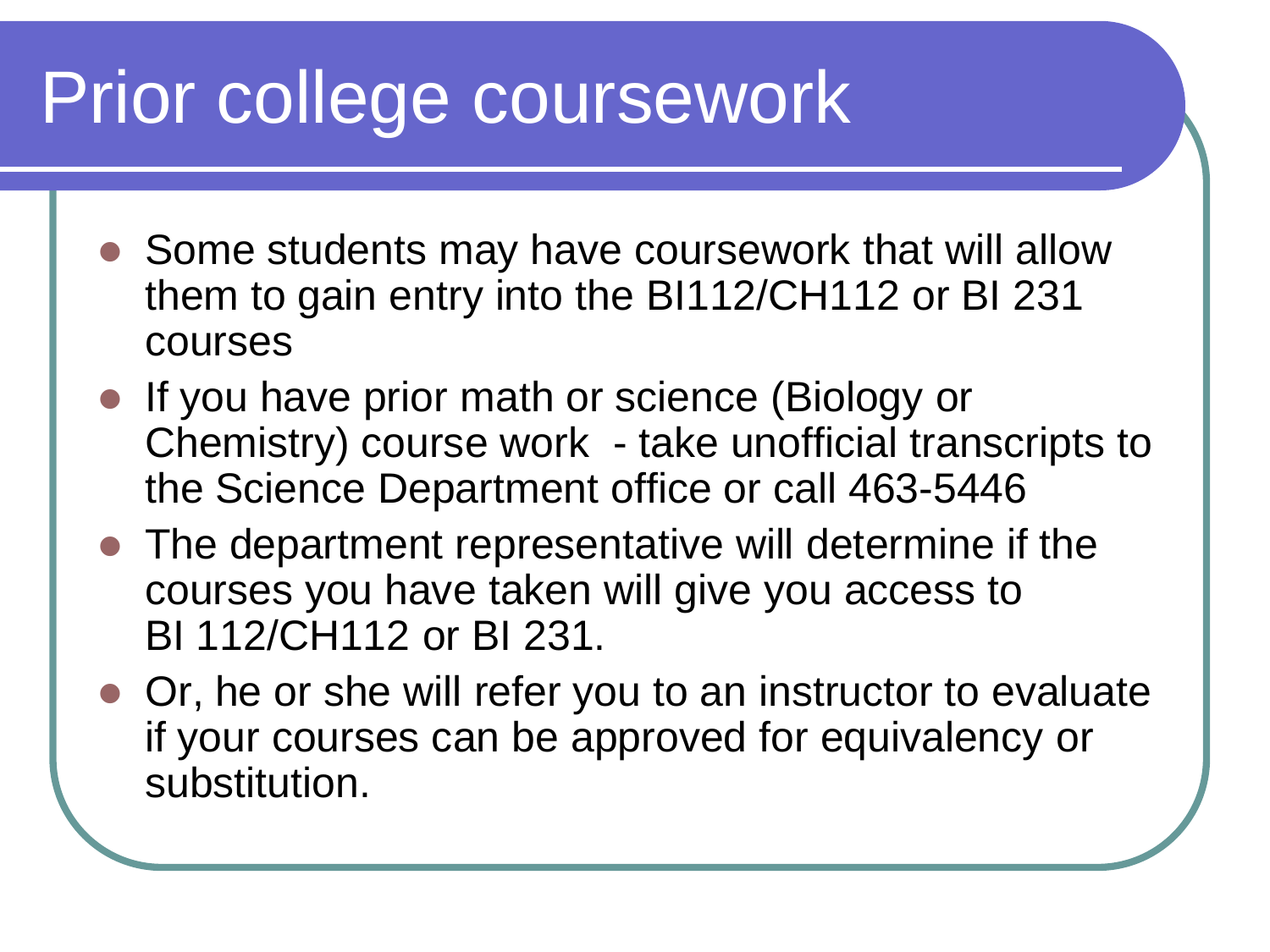### Math application requirement

- If no college credit math course has been completed – Math placement testing into Math 105 or Math 111 will meet the criteria for application will work for the RN Program.
- Once a course equivalent to MTH 065 (LPN) Math 95 (RN) or higher has been taken then the credit course must be used toward the application points.

Courses completed at other schools must be considered equivalent or be approved for use in the application.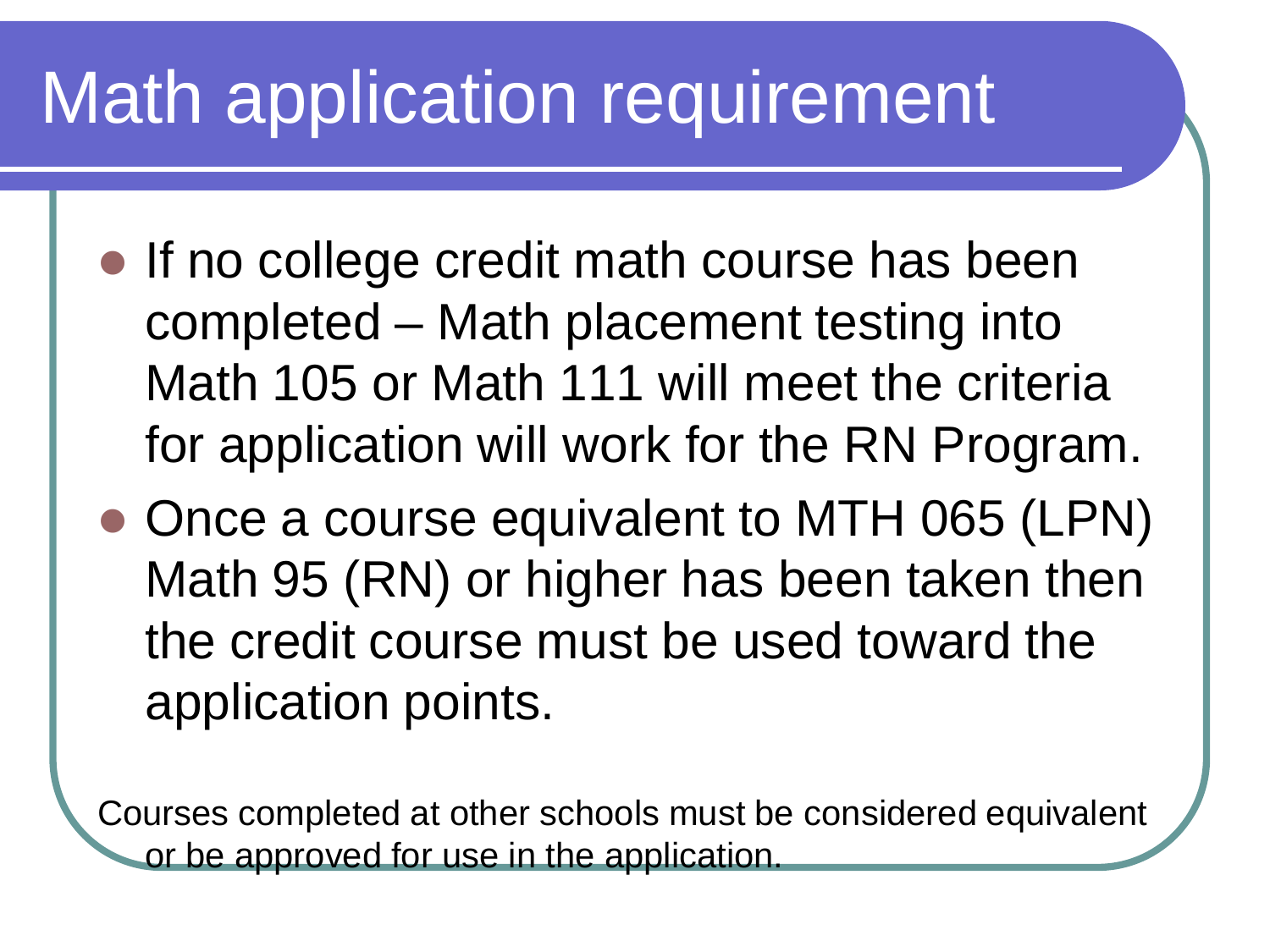### Math program requirement

- LPN MTH 065 or higher
- RN MTH 095 Intermediate Algebra or higher will meet the program requirement to complete the AAS degree
- **Passing the math placement test into** 105 or 111 does not waive the math program requirement
- Math courses completed previously do not expire if they meet the program requirements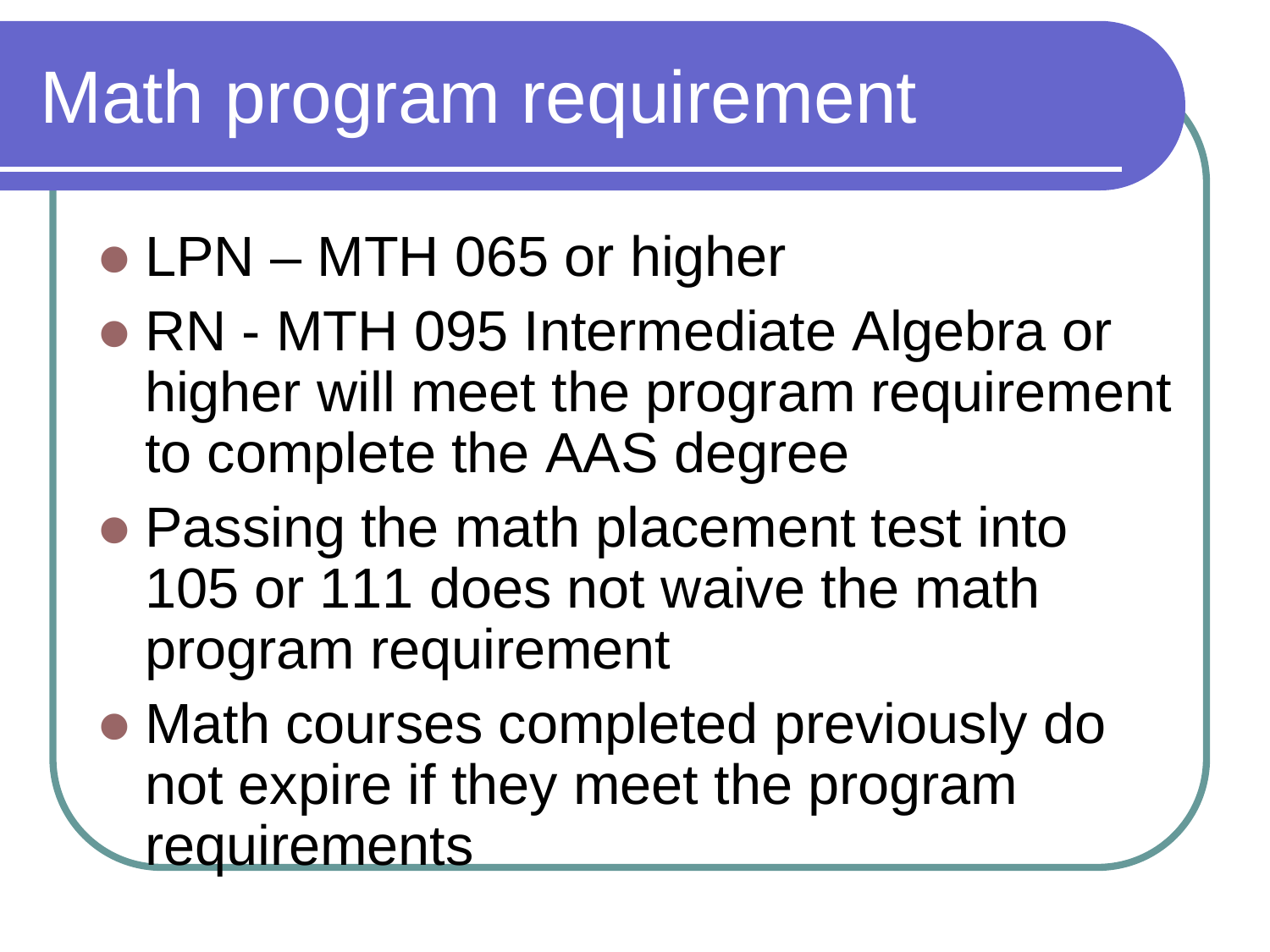### Sequence of courses to Math 95

Placement

| Placement                  |               |                                 |                |  |
|----------------------------|---------------|---------------------------------|----------------|--|
| <b>Test Results Course</b> |               | Title                           | <b>Credits</b> |  |
| $\overline{\mathsf{A}}$    |               | MTH 10 Whole numbers, fractions | $\mathcal{S}$  |  |
| then                       |               | and decimals                    |                |  |
| B                          | <b>MTH 20</b> | <b>Math Renewal</b>             | $\mathcal{S}$  |  |
| then                       |               |                                 |                |  |
|                            | MTH 60        | <b>Beginning Algebra</b>        | 4              |  |
|                            | and           |                                 |                |  |
|                            | MTH 65        | <b>Elementary Algebra</b>       | 4              |  |
|                            | <b>or</b>     |                                 |                |  |
|                            |               | MTH 70 Introductory Algebra     | 5              |  |
|                            |               |                                 |                |  |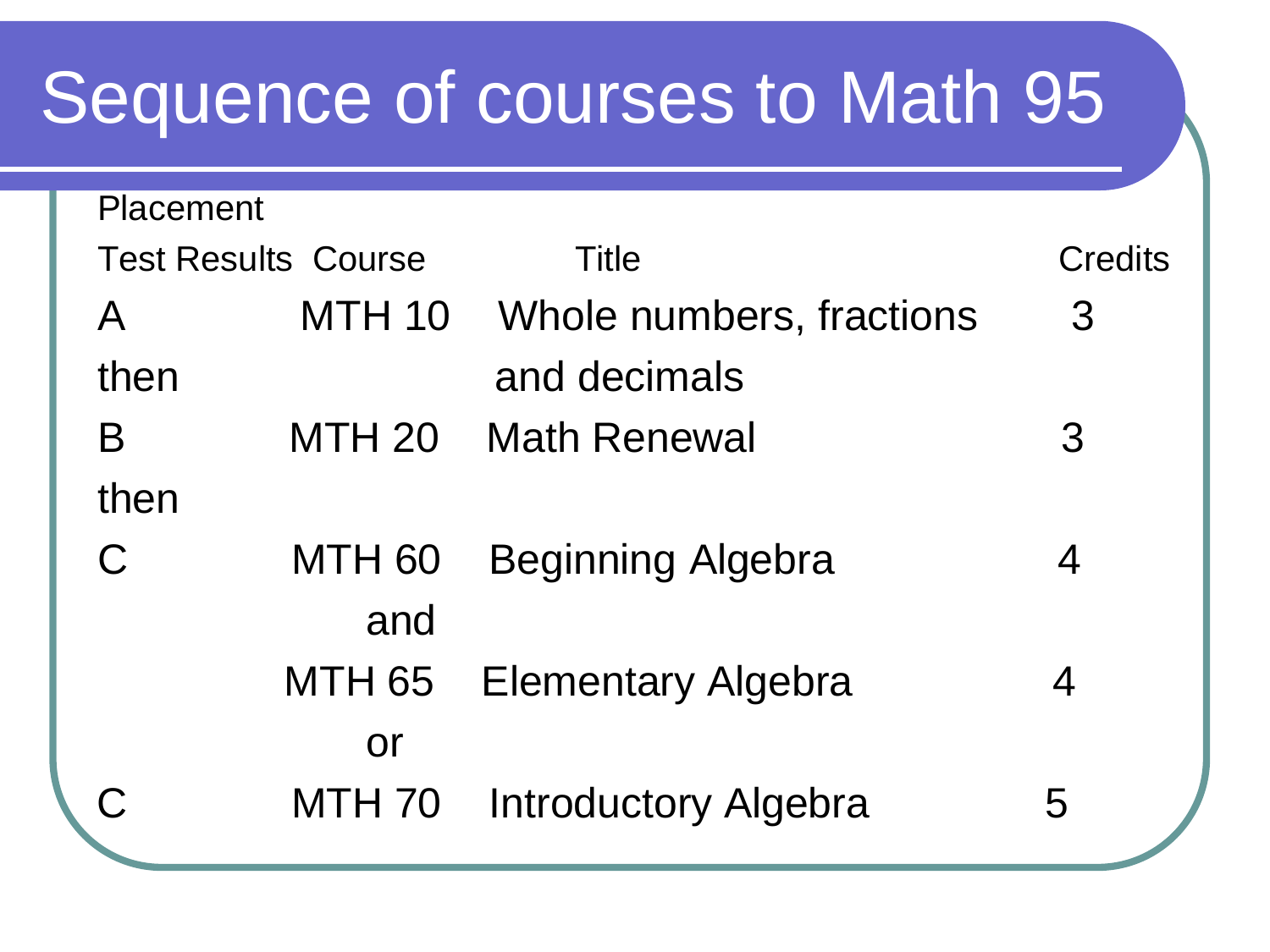#### FN 225 Nutrition OR FN 240 Nutrition & Metabolism

#### • Choose one

- Other FN numbered courses at Lane do not meet the requirement
- Instructors recommend that these courses are taken after completion of a chemistry course
- Students who struggle in these courses typically have not taken a chemistry course.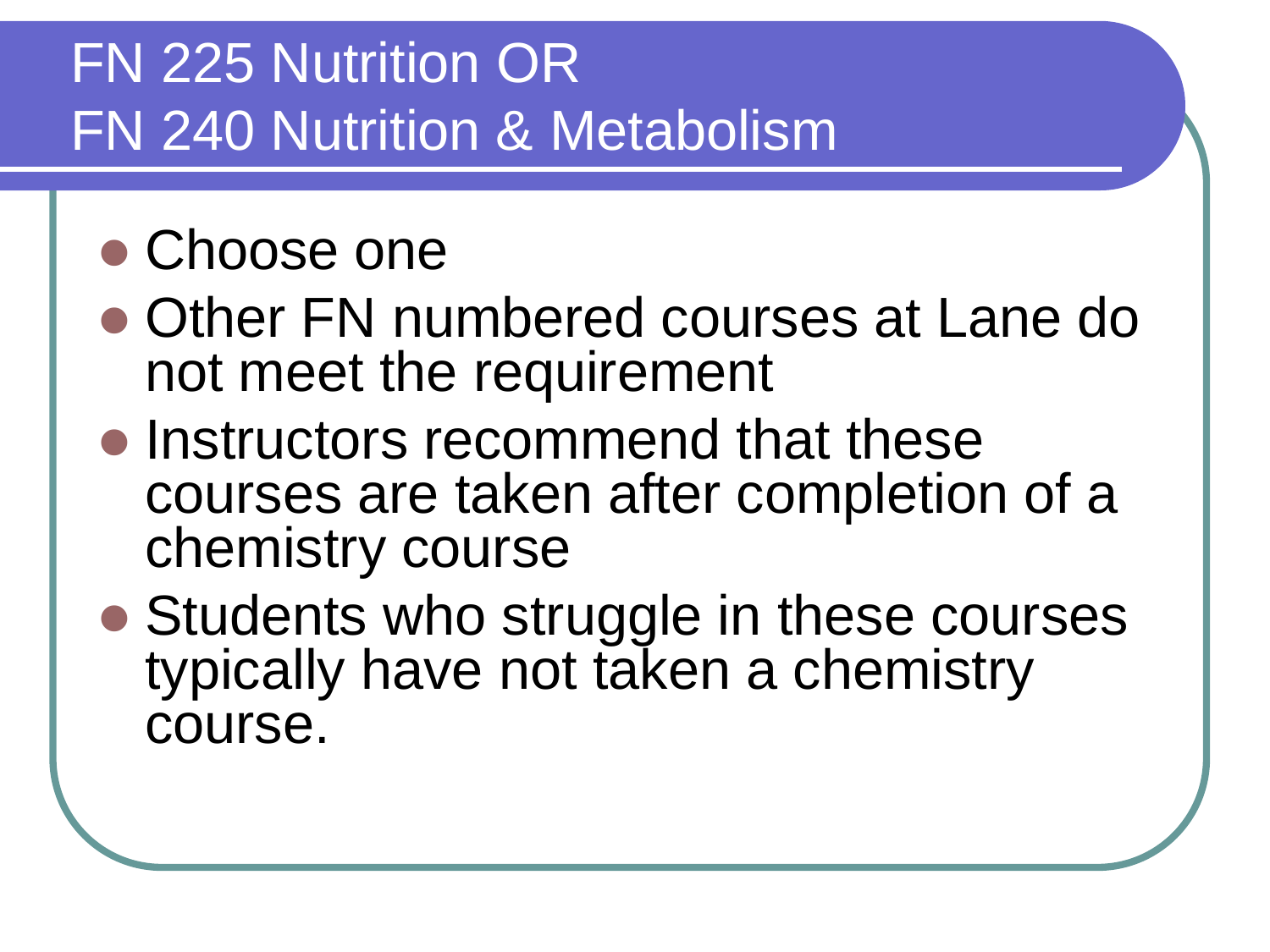#### PSY 215 Lifespan Developmental Psychology

- PSY 215 course meets an application and.or program requirement
- Other approved options:
	- 1. HDFS 226 & PSY 236 (not available) or
	- 2. PSY 235 & PSY 236 (not available)
- PSY 201 is a prereq for PSY 215, 235 or 236
- PSY 201 is available the most in the Fall term.
- Placement into or completion of WR 121 is recommended by instructors to take PSY 201

**Courses completed at other schools must be considered equivalent or be approved for use in the application.**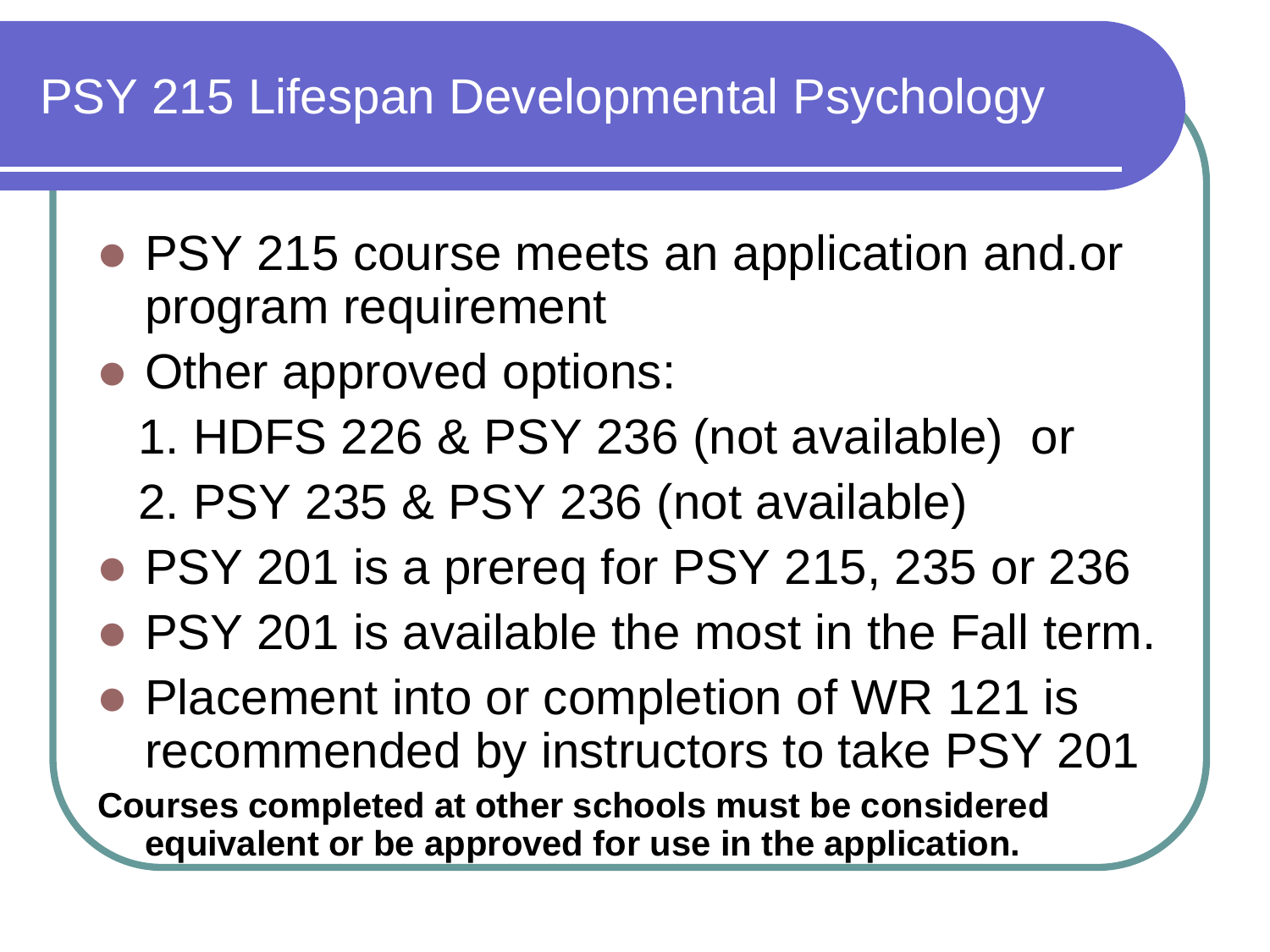### English Composition sequence

- WR 121<sup>\*</sup> & 122 or equivalent meet application and program requirements. Students with a BS/BA – may be able to waive.
- WR 123 or 227 or equivalent meet the program completion requirement
- \*May not need third course if 121/122 taken after summer 2010
- WR 115 is the prerequisite for WR 121
- \*only WR 121 is required for LPN option

Courses completed at other schools must be considered equivalent or

be approved for use in the application.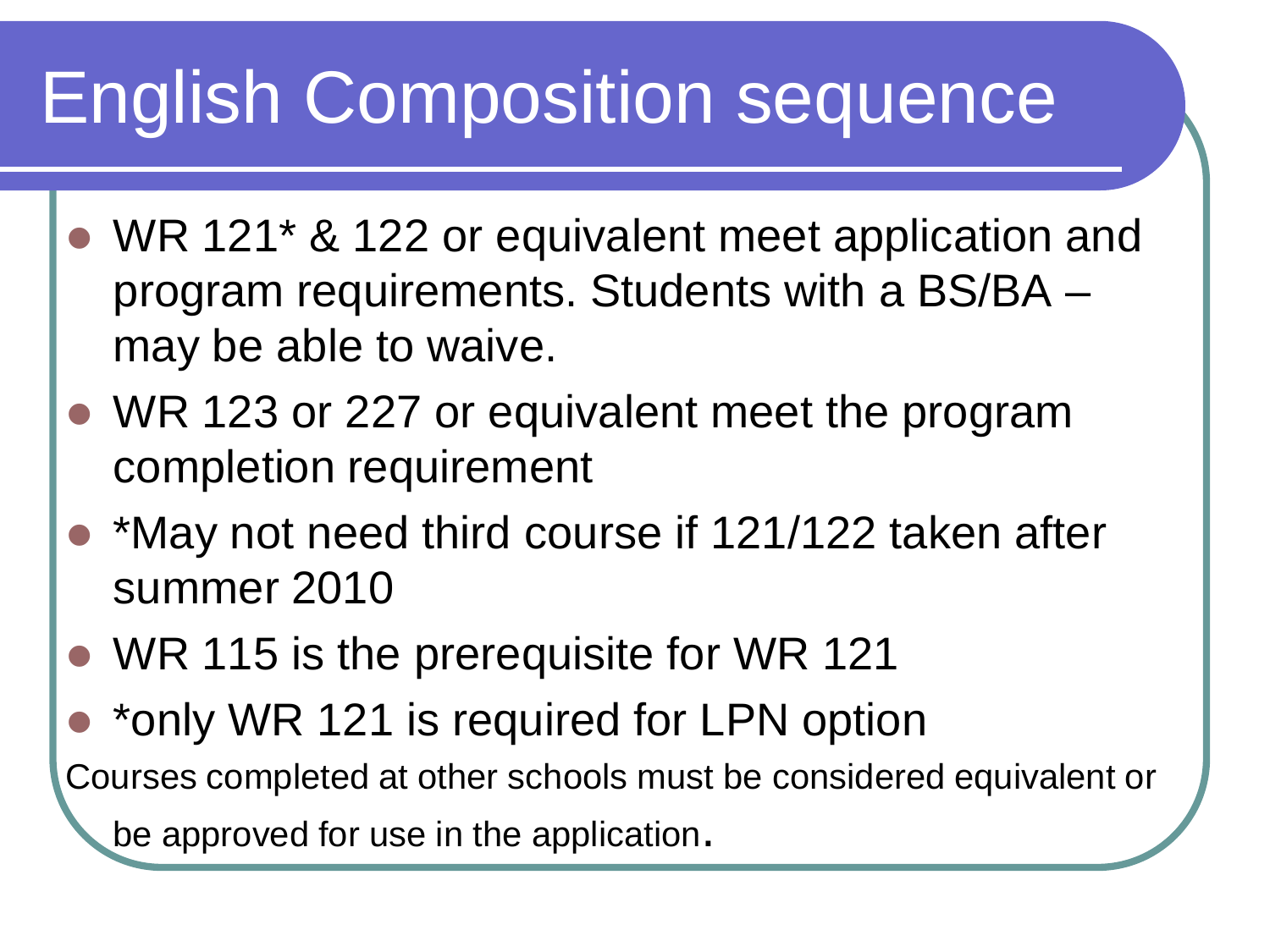## BI 234 Microbiology

- This course must be completed by the end of the first term in the program as an accepted student in the RN program
- BI 231,232&233 are the required prerequisite.
- BI 234 is not required for the LPN option.

Courses completed at other schools must be considered equivalent or be approved for use in the application.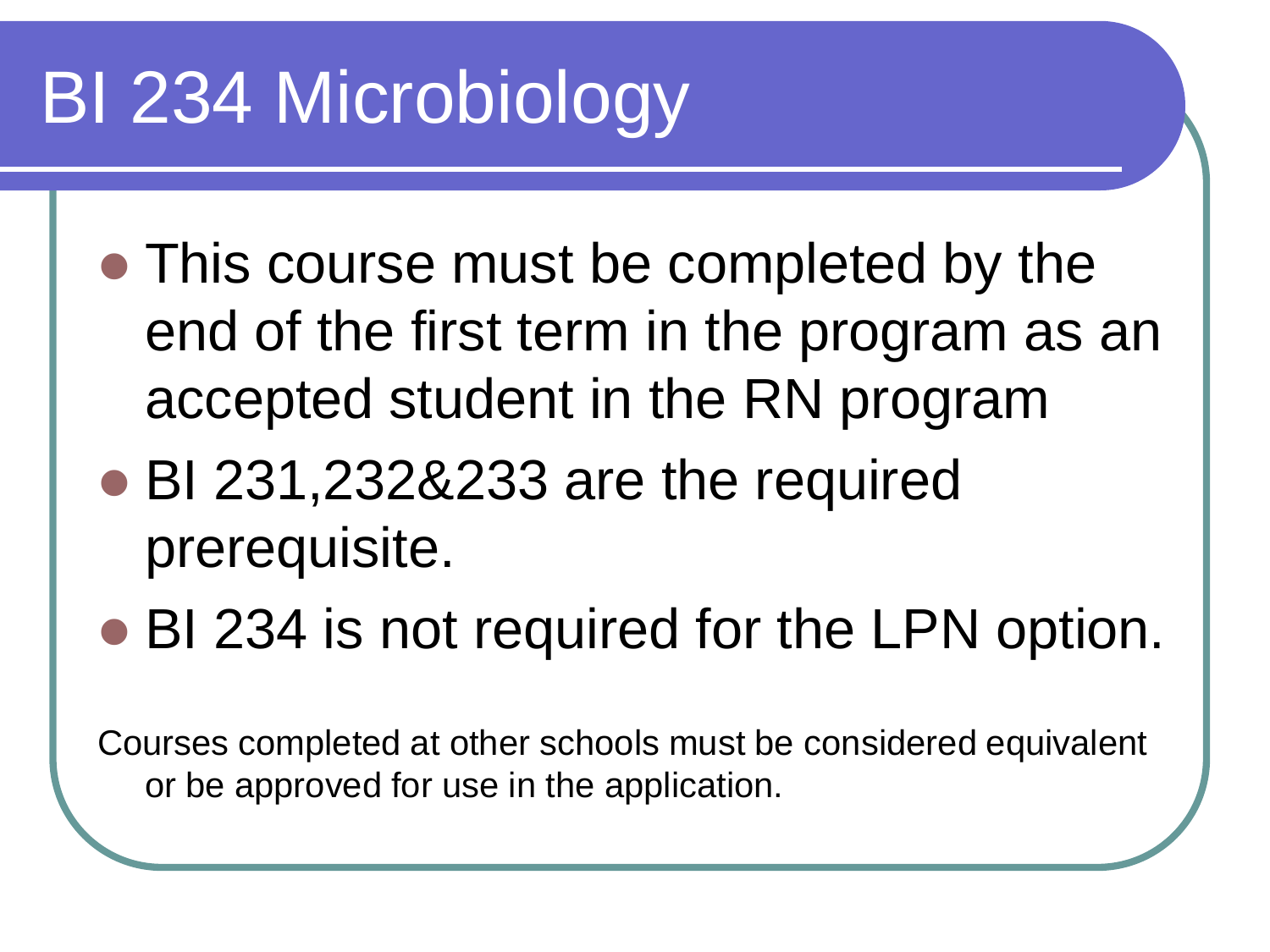## HO 100 Medical Terminology

- Instructors recommend that this course be taken before the Anatomy and Physiology sequence. \*HO 100 is required for LPN's to apply.
- This course will count toward additional points in the application if a grade of pass or C or better is earned for the RN Program option.
- Options for completion:
	- 1. Traditional classroom setting
	- 2. Online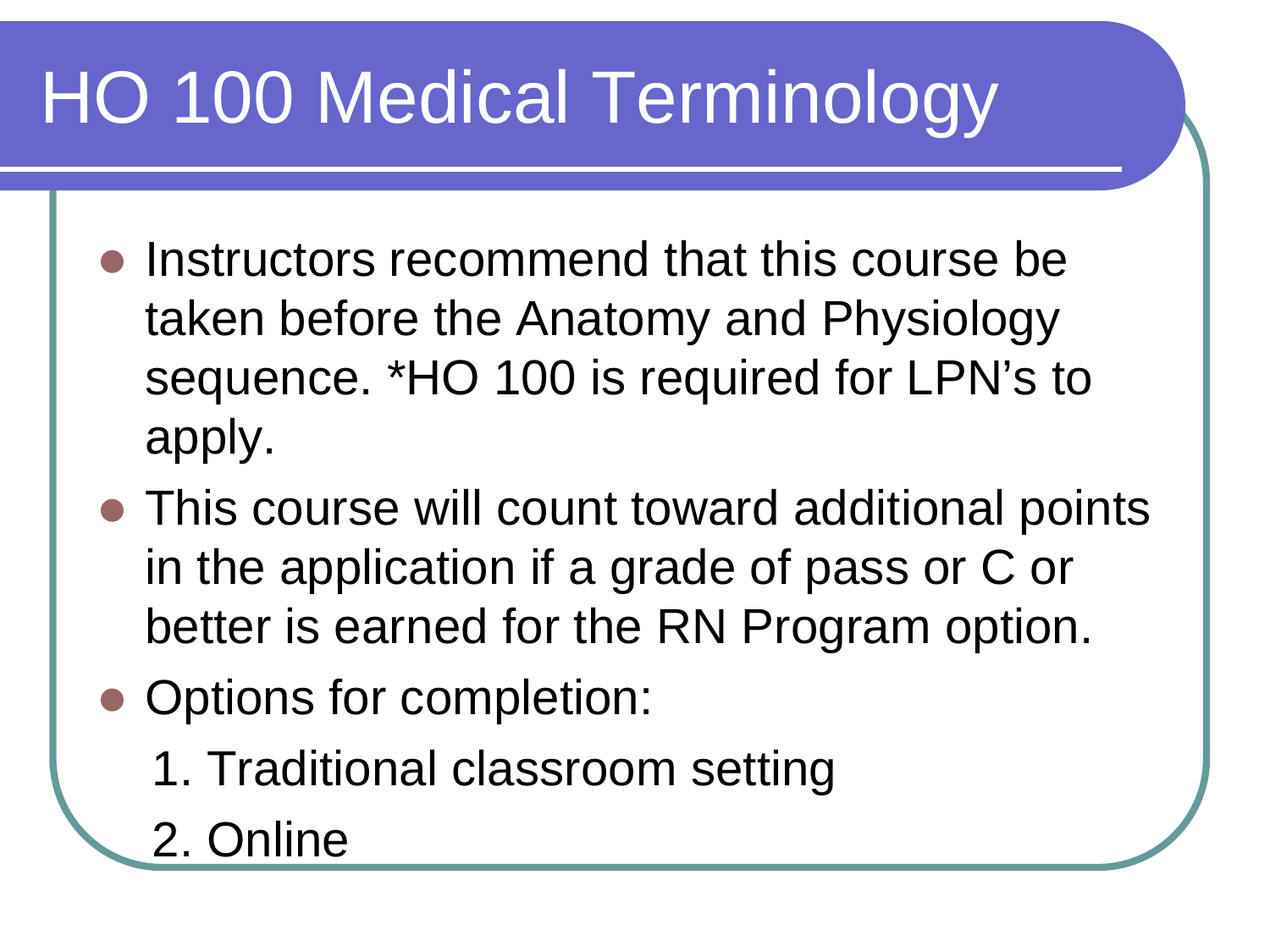### Nursing Diversity Course

- This course will count toward additional points in the application if a grade of C or better is earned.
- Courses listed as meeting the AAOT Cultural Literacy Requirement will work
- HO 102 and HE 255 also work
- Courses not on the list may be considered. Please email [NursingProgram@Lanecc.edu](mailto:NursingProgram@Lanecc.edu) if you have questions.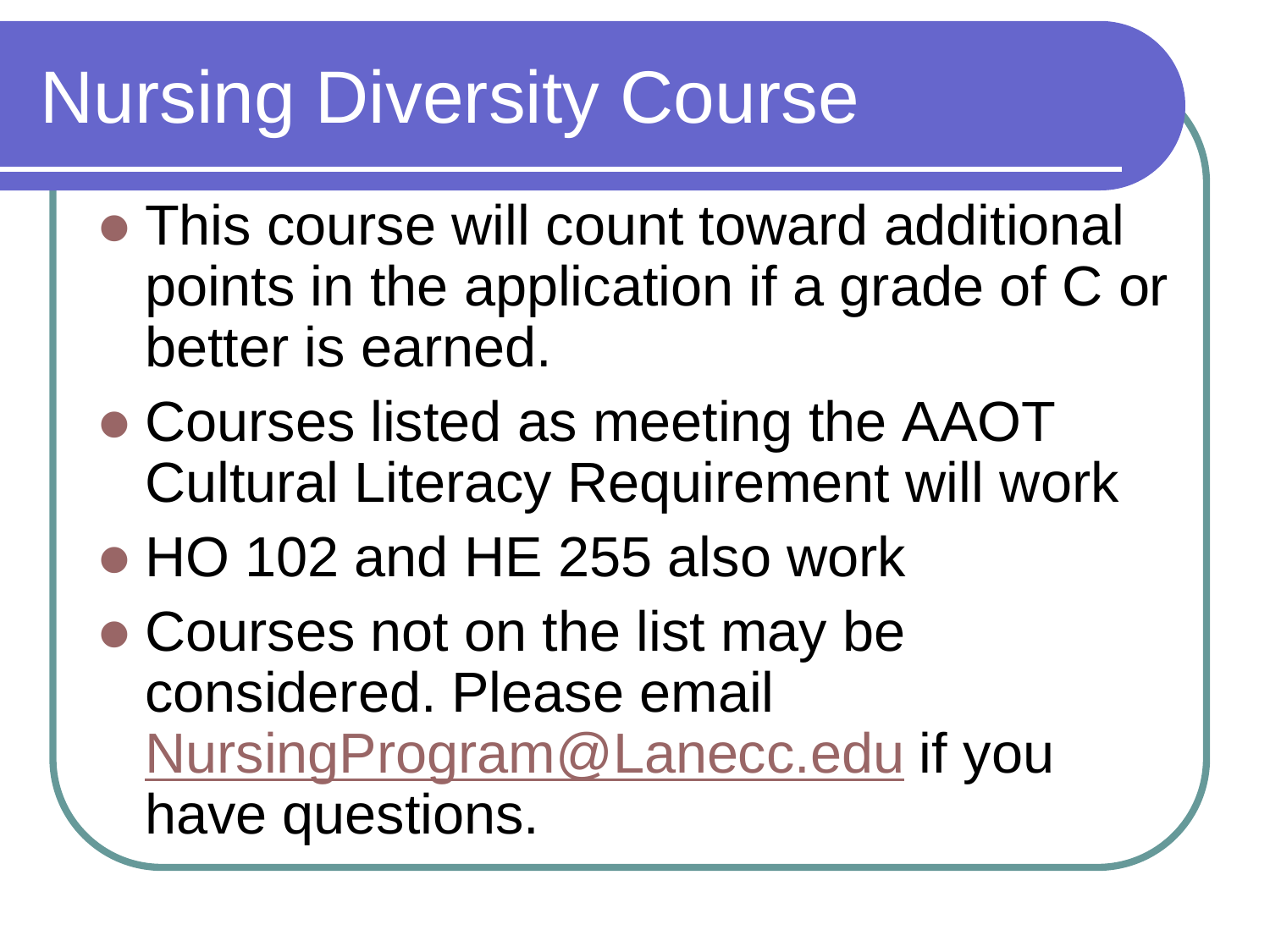### Diversity Courses list

If you have completed a course not meeting the AAOT Cultural Literacy requirement please email [NursingProgram@lanecc.edu](mailto:NursingProgram@lanecc.edu) to see what your next steps may be. ANTH 103, GEOG 142, HO 102, SOC 207 and WS 101 are the recommend course options as these also fulfill the AAS Human Relations Requirement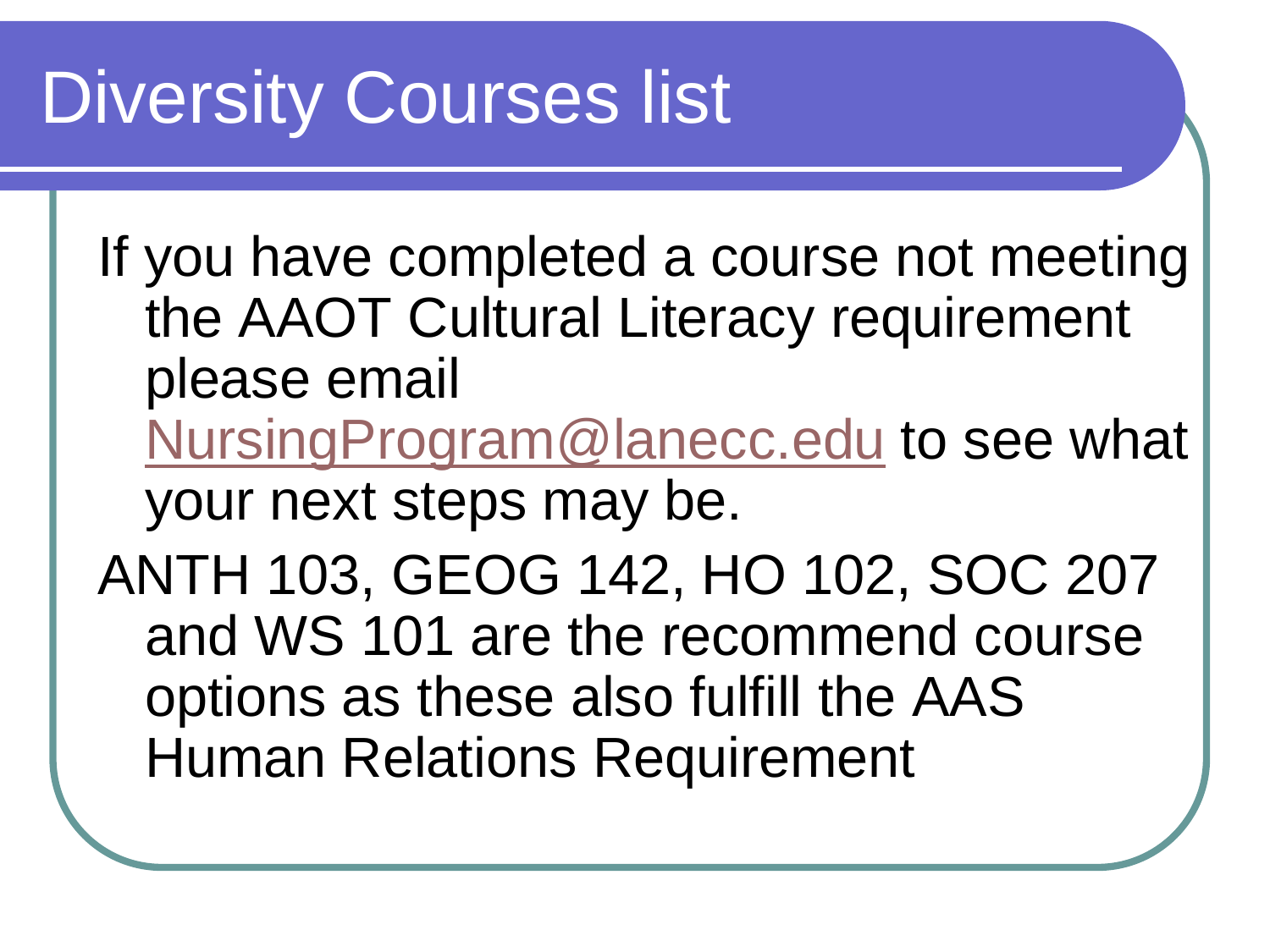### Human Relations Course

This is an Associate of Applied Science degree requirement.

- The course options are listed on page 48 of the Lane Catalog.
- Students with coursework from other institutions must establish course equivalency.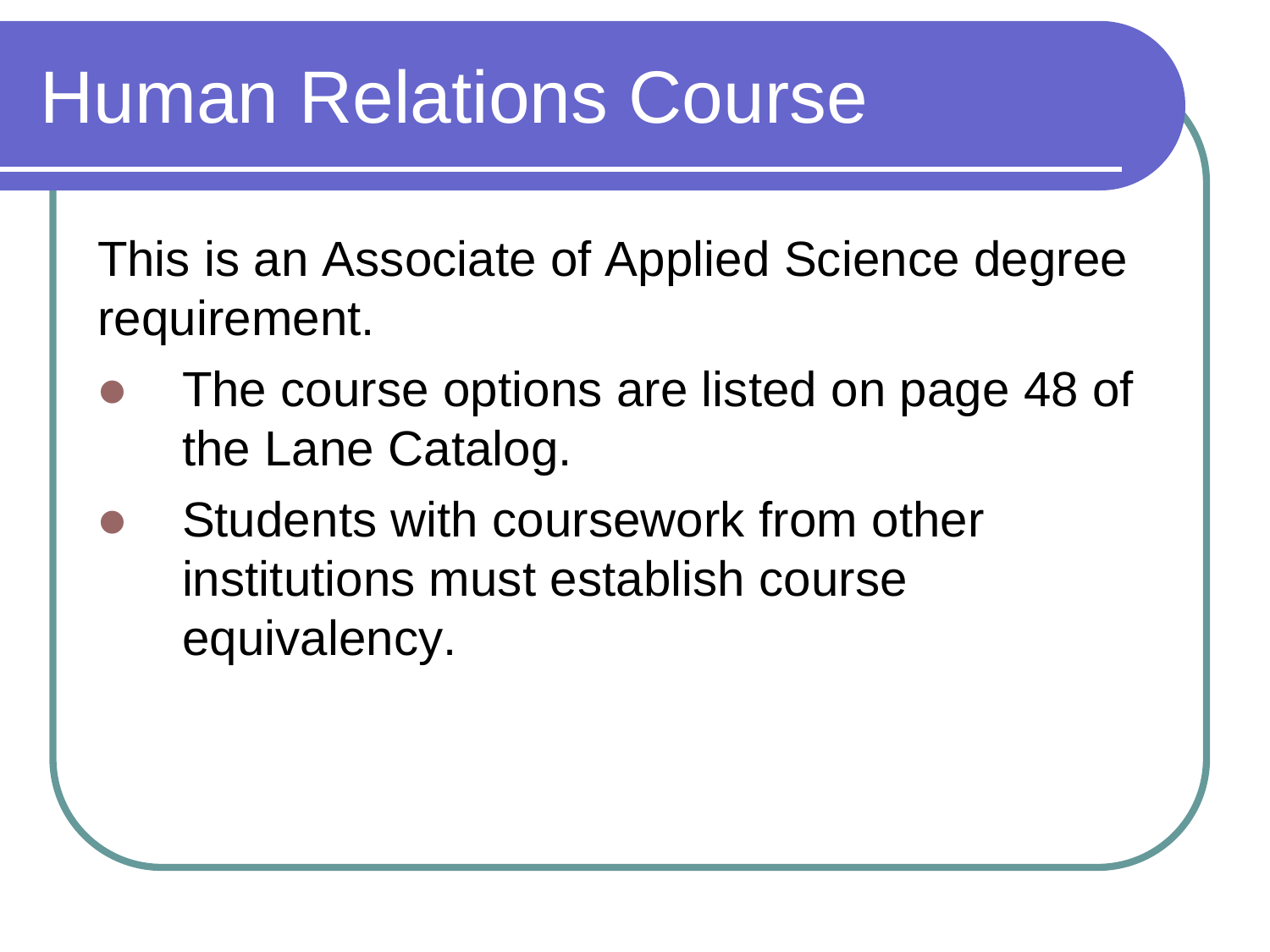### Social Science requirement

- This course will count toward additional points in the application and meet a program requirement
- Recommended courses:
- 1. \*PSY 201 General Psychology
- 2. SOC 204 Introduction to Sociology
- Or other courses that meets the Social Science requirement see page 48
- \*Required to apply for LPN students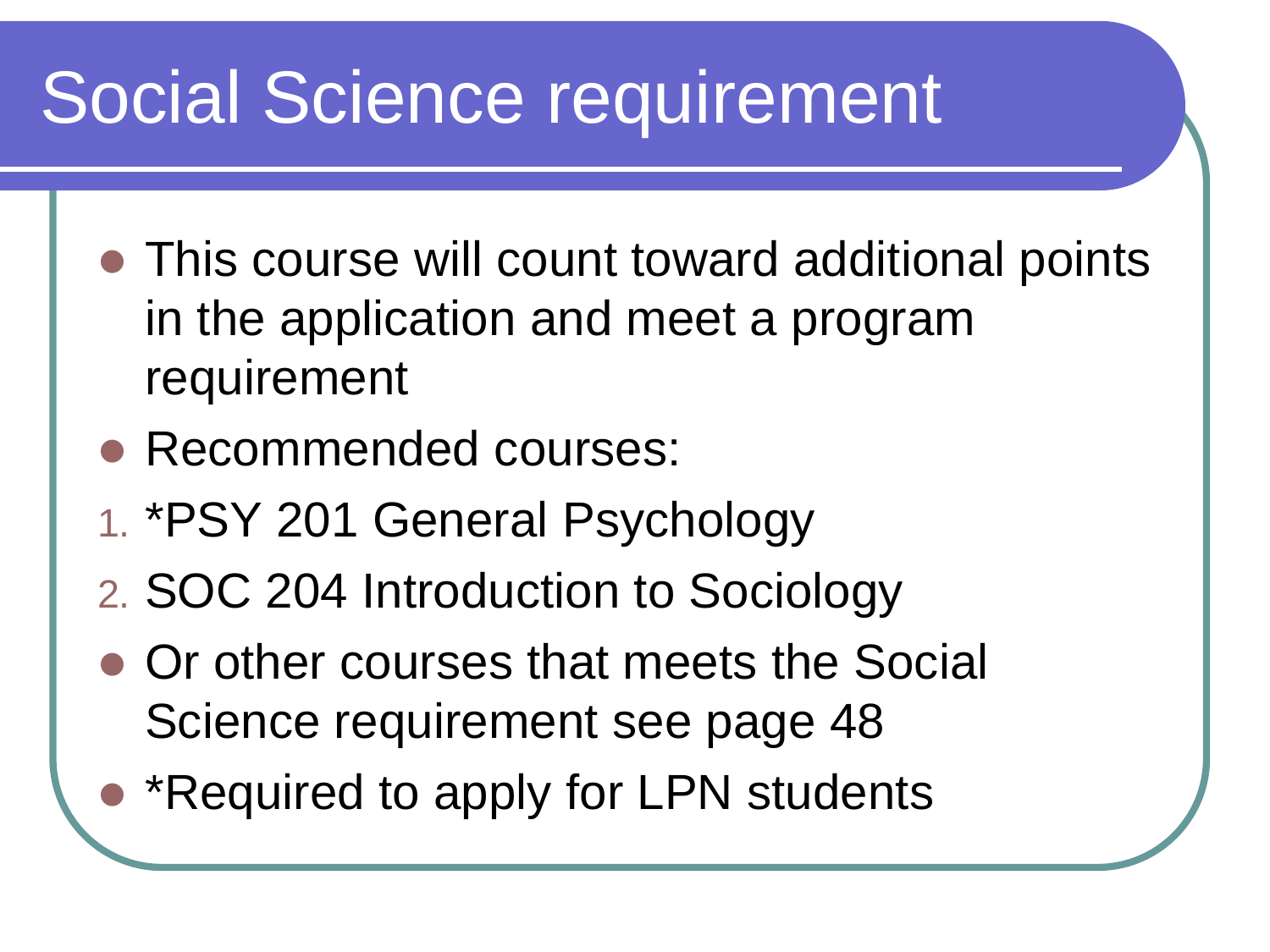### Social Science Course options

**Three credits minimum from one subject prefix** –Additional social science credits may be from any of the social science areas as follows: Anthropology, Economics, Ethnic Studies, Geography, History, Human Relations (CG, formerly HD and HS prefixed courses), Philosophy, Political Science, Psychology, Religion, Sociology, or Women's Studies.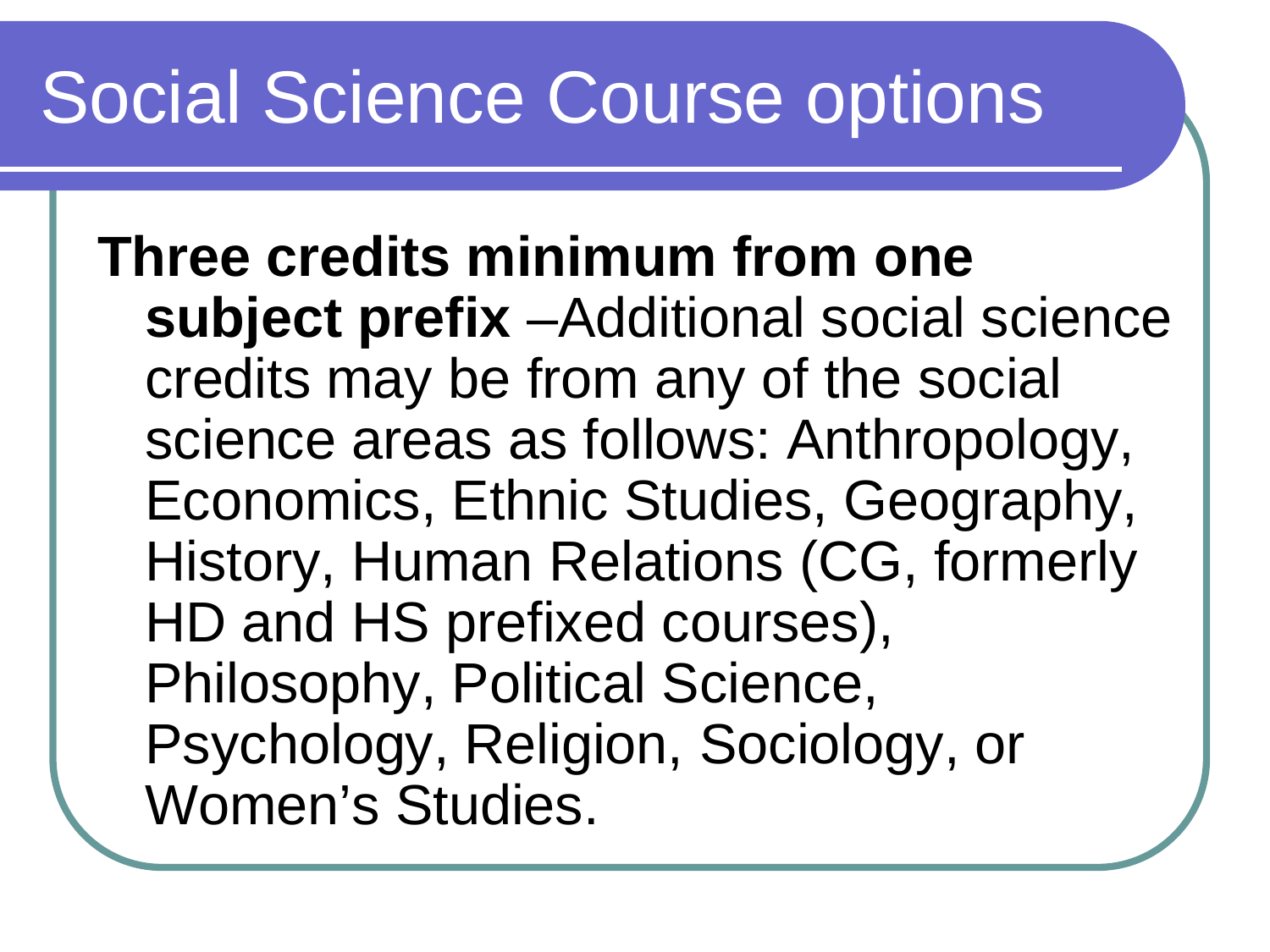### LPN Program Prerequisites to start

- MTH 065 or higher
- WR 121
- HO 100
- BI 232,232 and 233
- CIS 101 or proficiency
- PSY 201
- **CNA Certified Nursing Assistant**
- CPR, background check, immunizations, etc.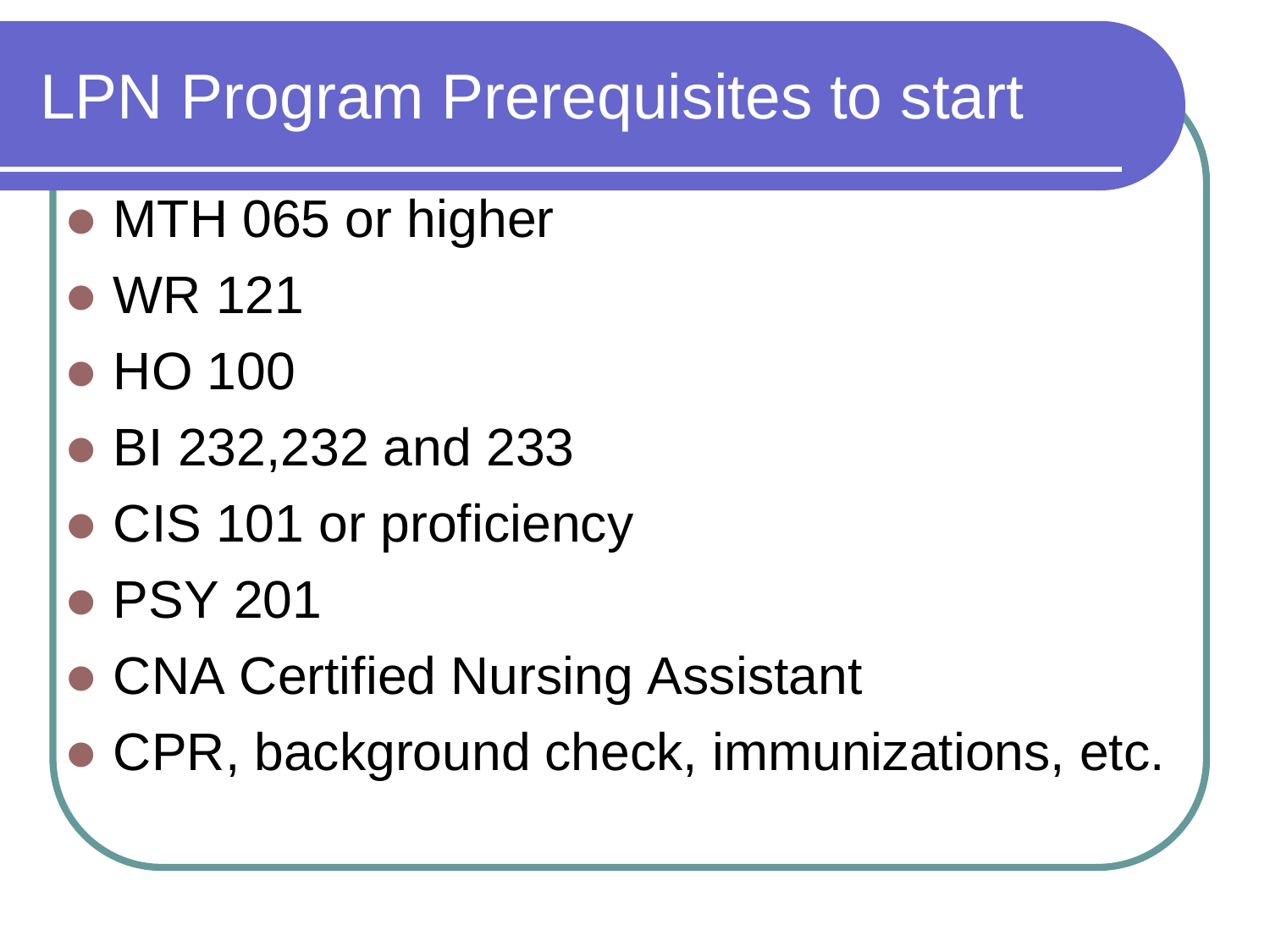### RN Program Prerequisites to start

- 45 credits that include:
- MTH 095 or higher
- **BI 231,232,233**
- FN 225 or FN 240
- PSY 215
- WR 121 and WR 122
- **Human Relations**
- Social Science
	- Approved Electives to meet credit requirement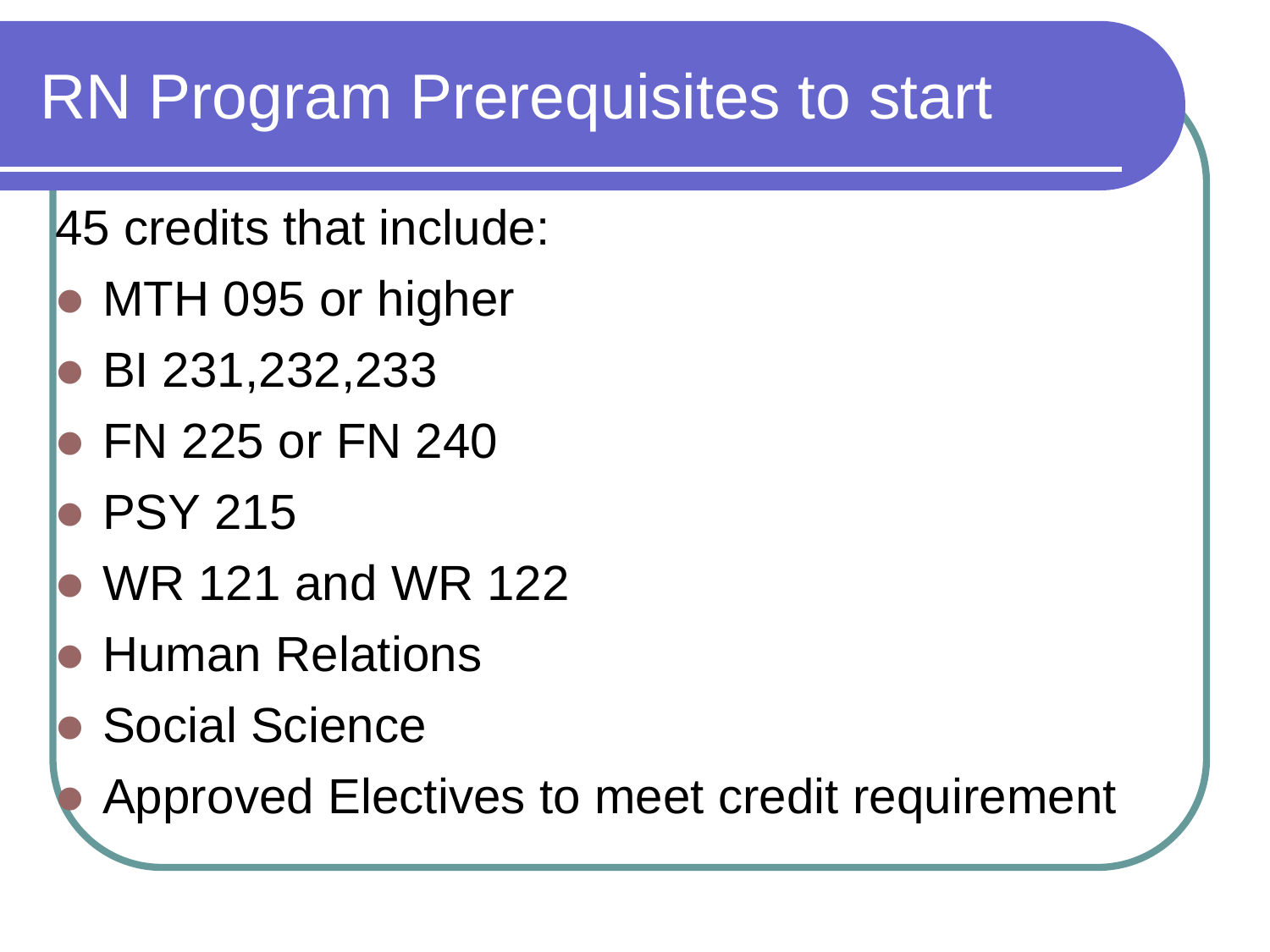### RN Program Progression

- First to second term Biology with Genetics and BI 234 Microbiology
- Second to third term Composition additional course if needed WR 123 or 227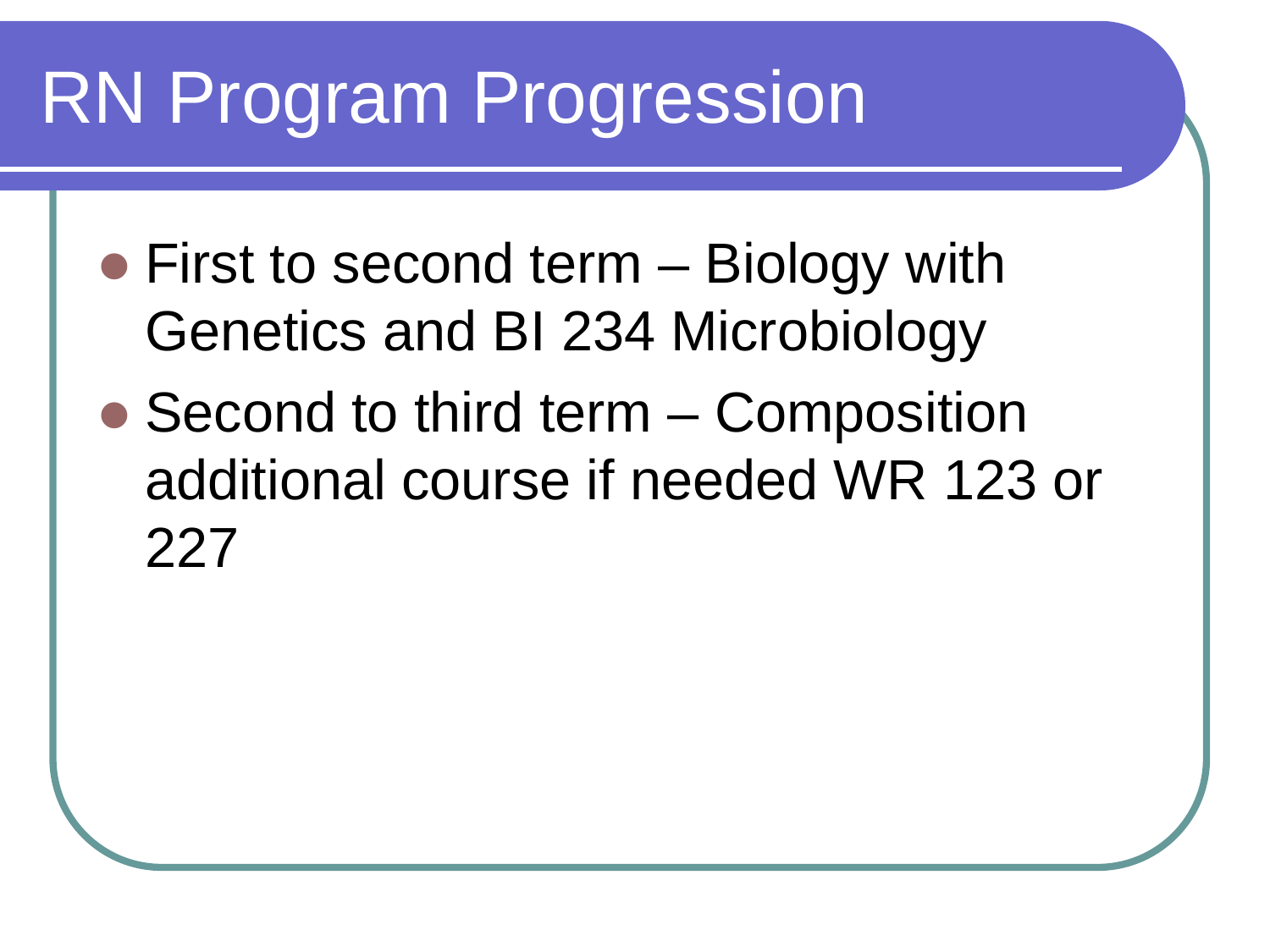### LPN to RN Prerequisites to start

45 credits that include:

- BI 231,232,233 and 234
- Biology with genetics
- FN 225 or FN 240
- **MTH 095 or higher**
- PSY 215
- WR 121, WR 122
- Human Relations
- Social Science
	- Approved Electives to meet credit requirement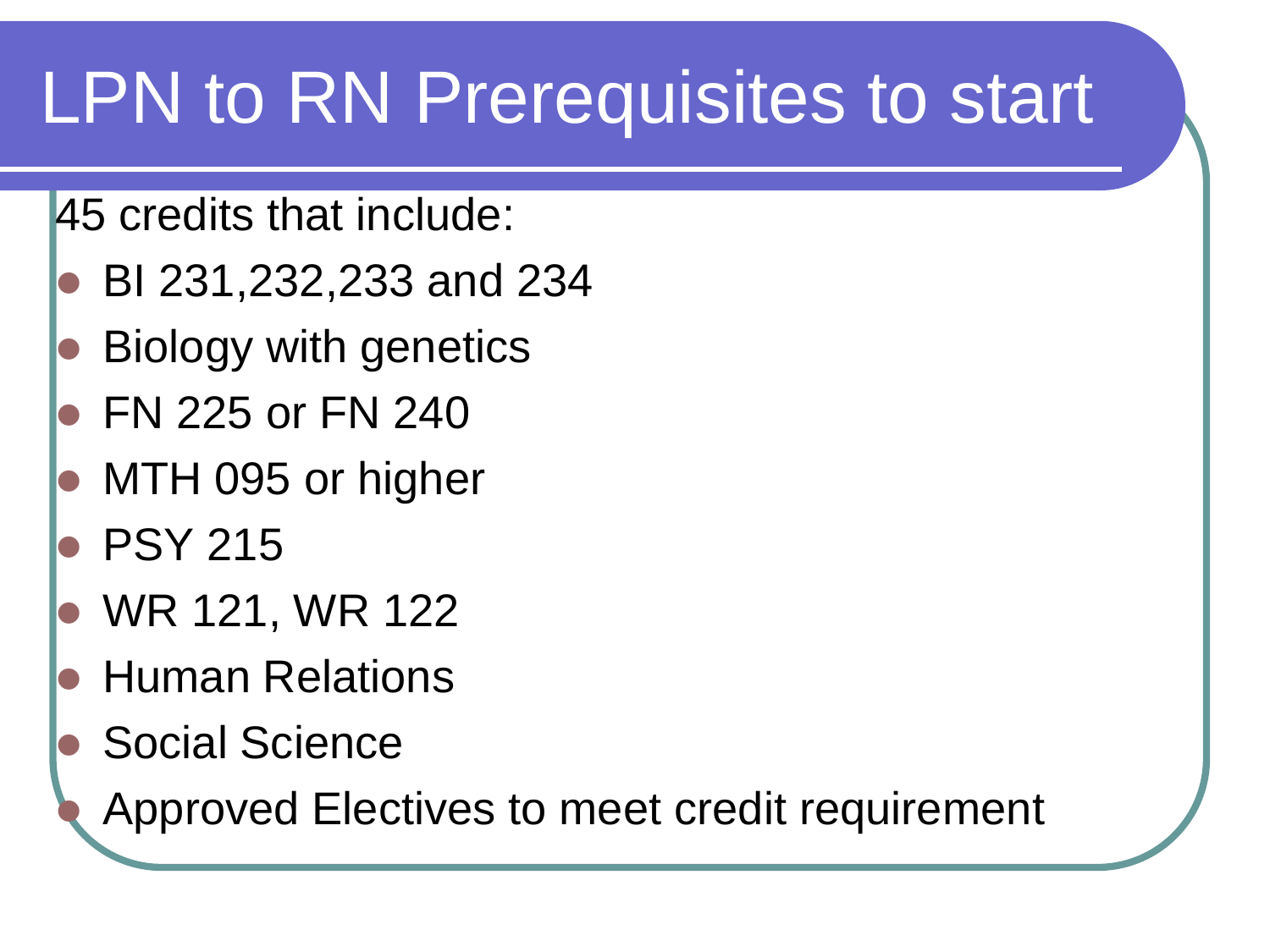## LPN to RN Progression

- Phase 1 to 2- successful completion of NRS 230 Pathophysiology 1 & NRS 230 Pharmacology 1
- Phase 2 to 3 Successful completion of NRS 231 Pharmacology 2 and NRS 231 Pathophysiology 2
- Phase 3 to OCNE RN entry Successful completion of NRS 115 A and B
- All progression is points based and open on a space available basis to highest ranked applicants.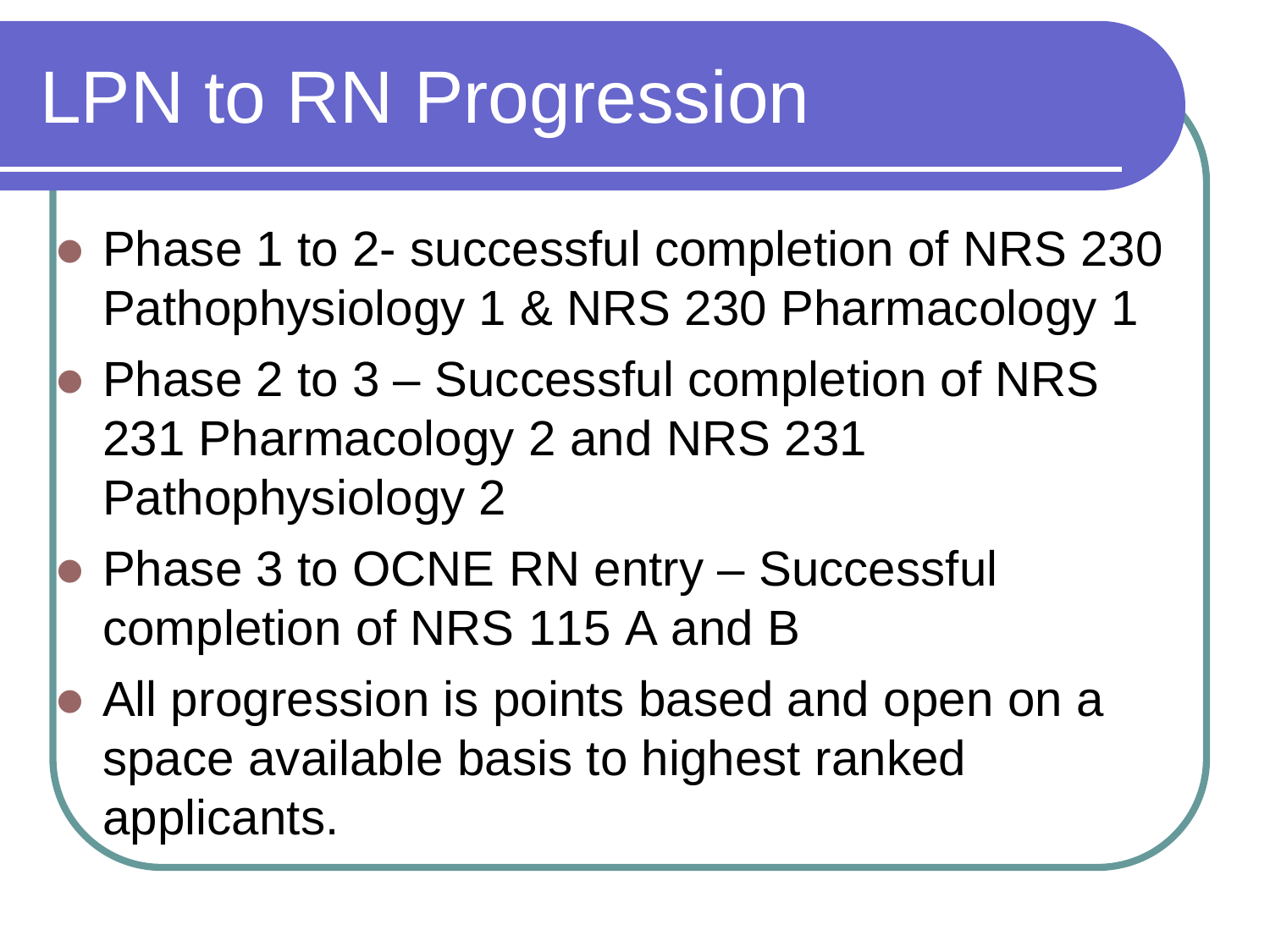### OHSU BSN completion requirements

- MTH 243 Statistics
- Foreign Language requirement
- Social Science requirement
- **Humanities**
- **Upper Division**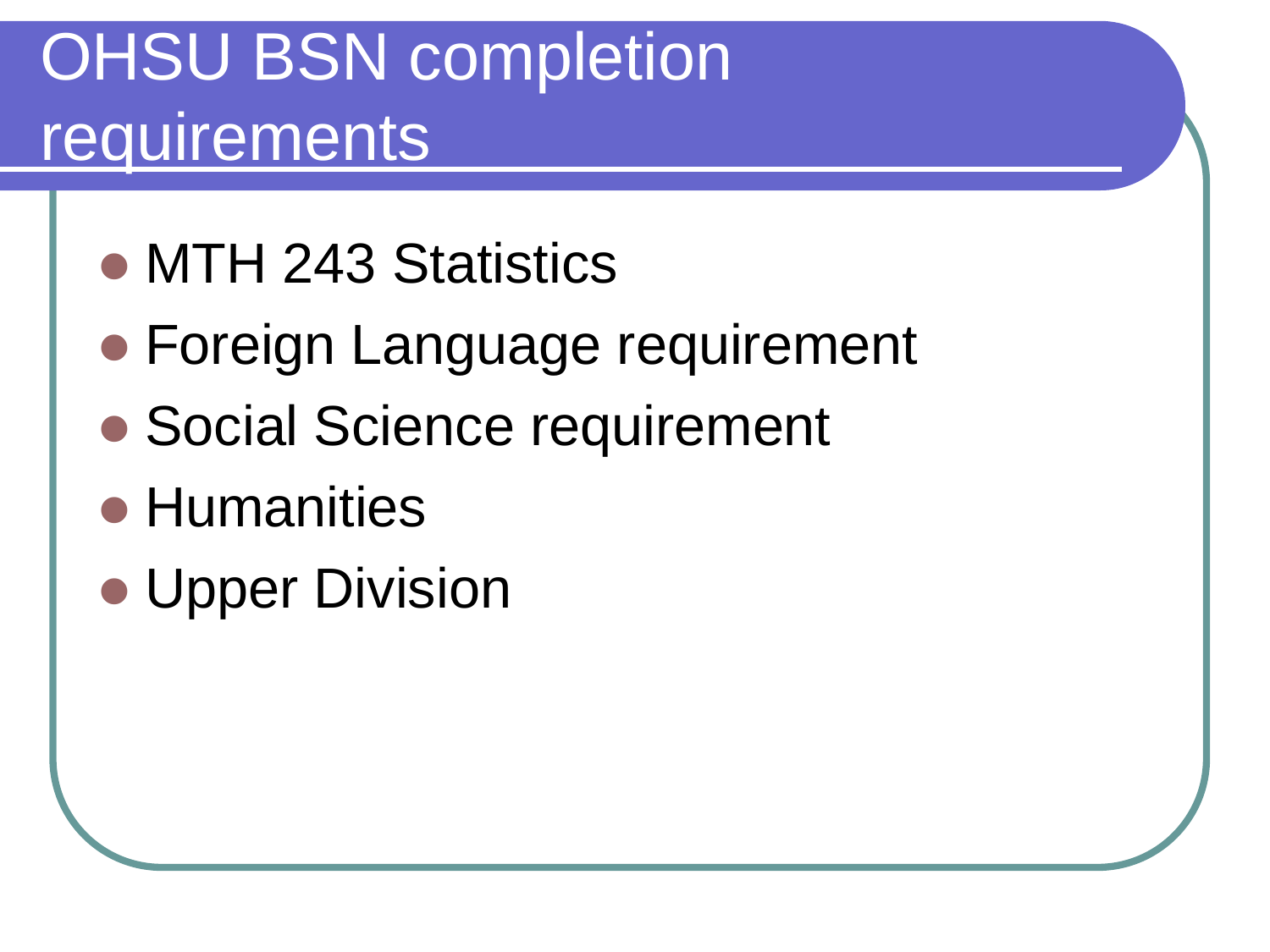### Math 243 Statistics

- Lane prerequisite for statistics is Math 111 College Algebra.
- Math 111 prerequisite is Math 95
- Math 243 needs to be completed within 5 years prior to entering a Masters level program at OHSU
- Otherwise the statistics course does not expire.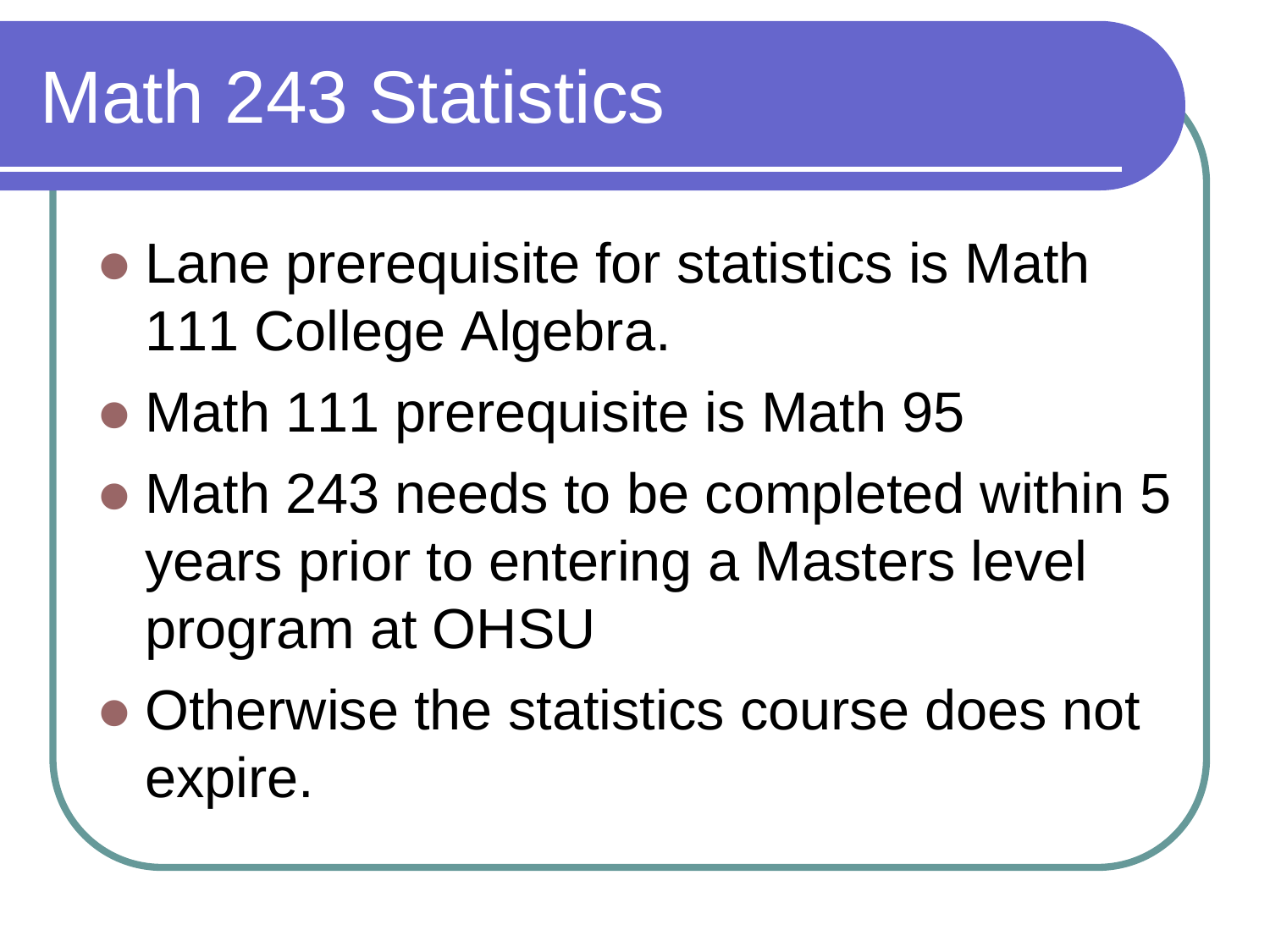### Foreign Language requirement

Can be met by one of the following documented options:

- Two terms of college level foreign language
- Two years of same foreign language in high school
- Language proficiency exam
- For students with English as a second language - proof of education completed through the 8<sup>th</sup> grade or higher or equivalent in one's native language.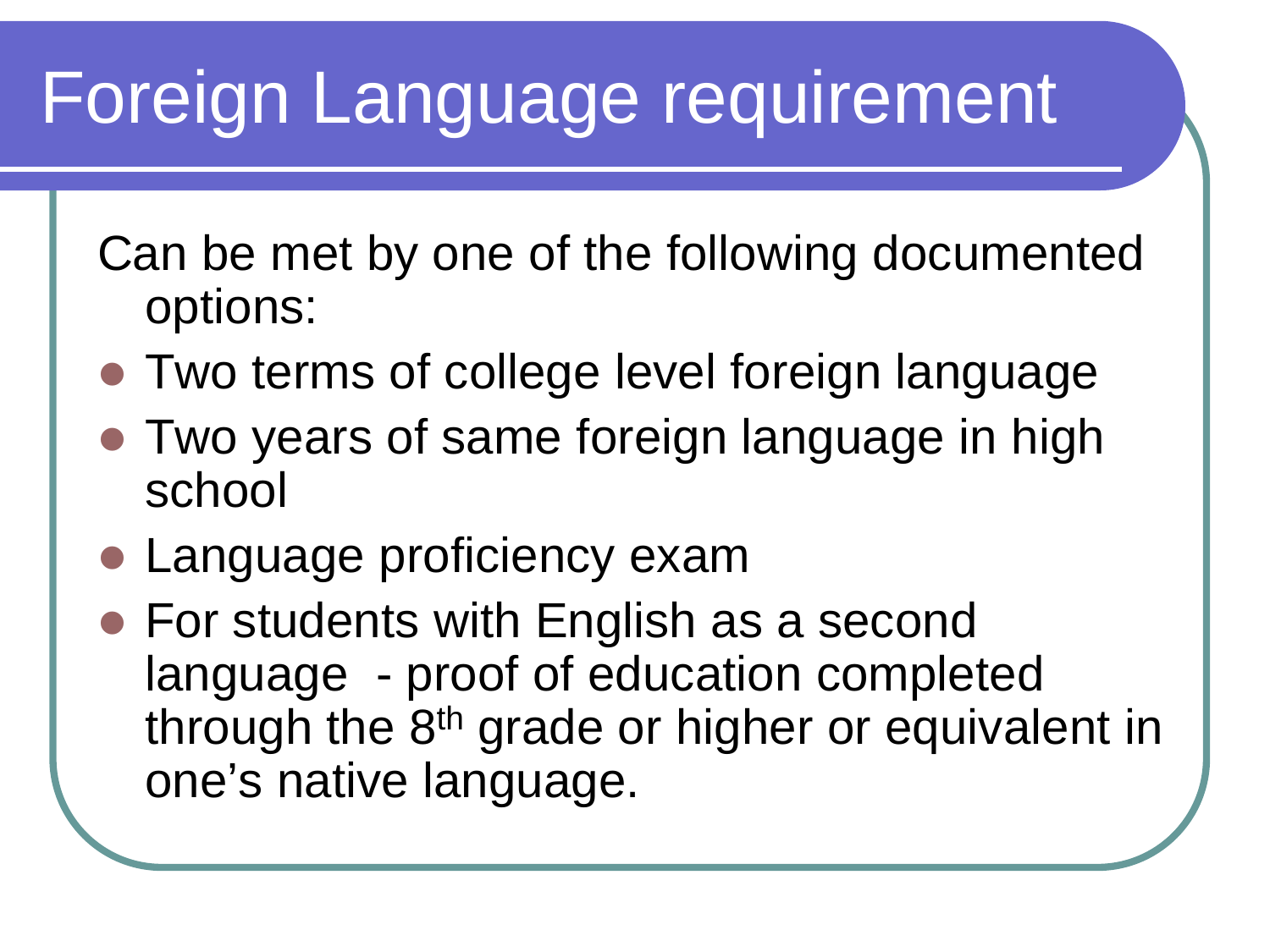### OHSU Social Science courses

Six or more credits completed in courses with the following prefixes:

- Anthropology
- Economics
- History
- **Political Science**
- Psychology
- Sociology
- **Business**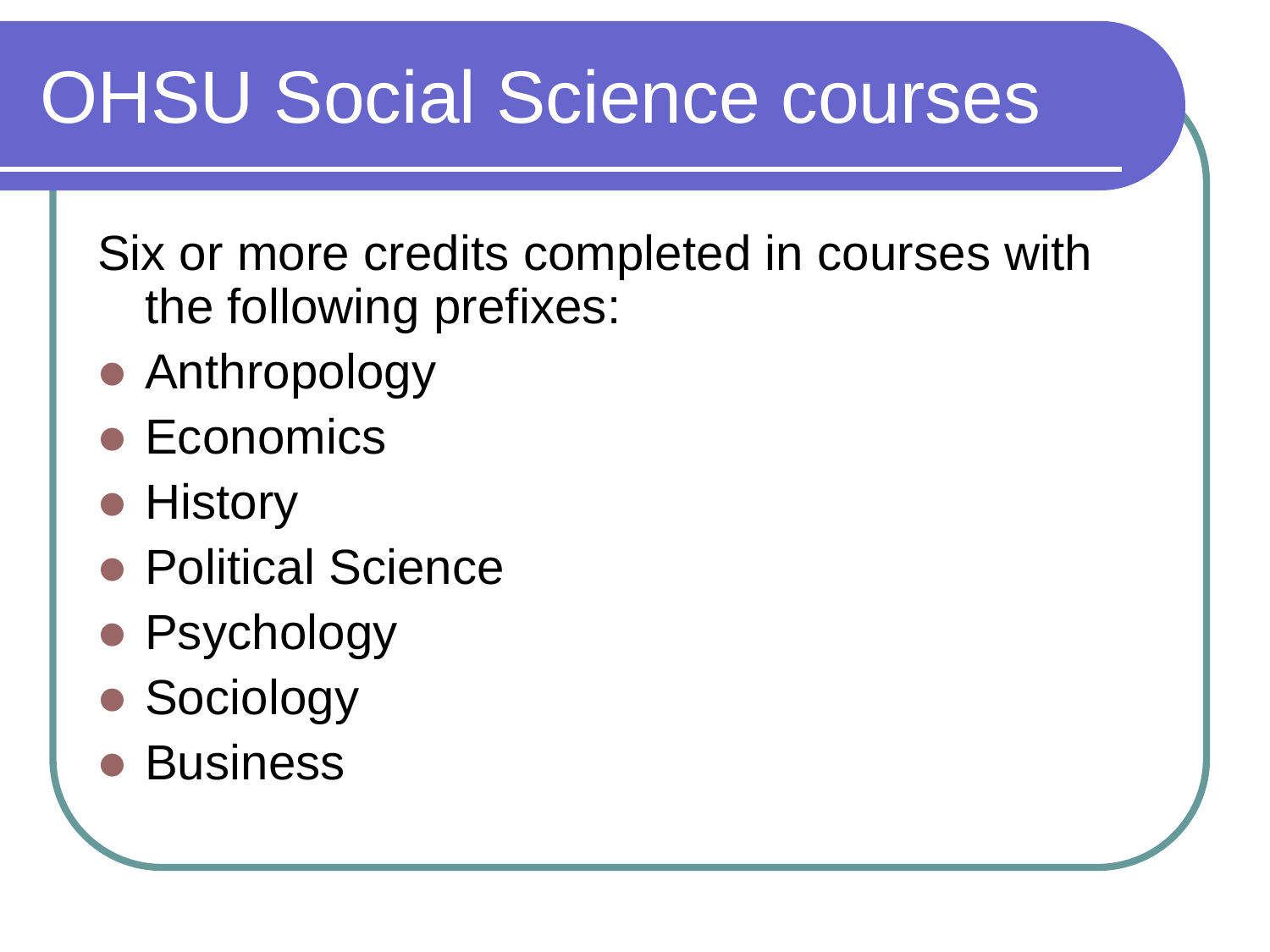OHSU Humanities courses 9 or more credits in courses with the following prefixes:

- Philosophy
- Religion
- Speech
- **Theater Arts**
- Womens Studies
- **Foreign Language** 100 or higher
- History of Art or **Music**
- **Linguistics**
- Music Appreciation
- **English Literature**
- Communication
- **Journalism**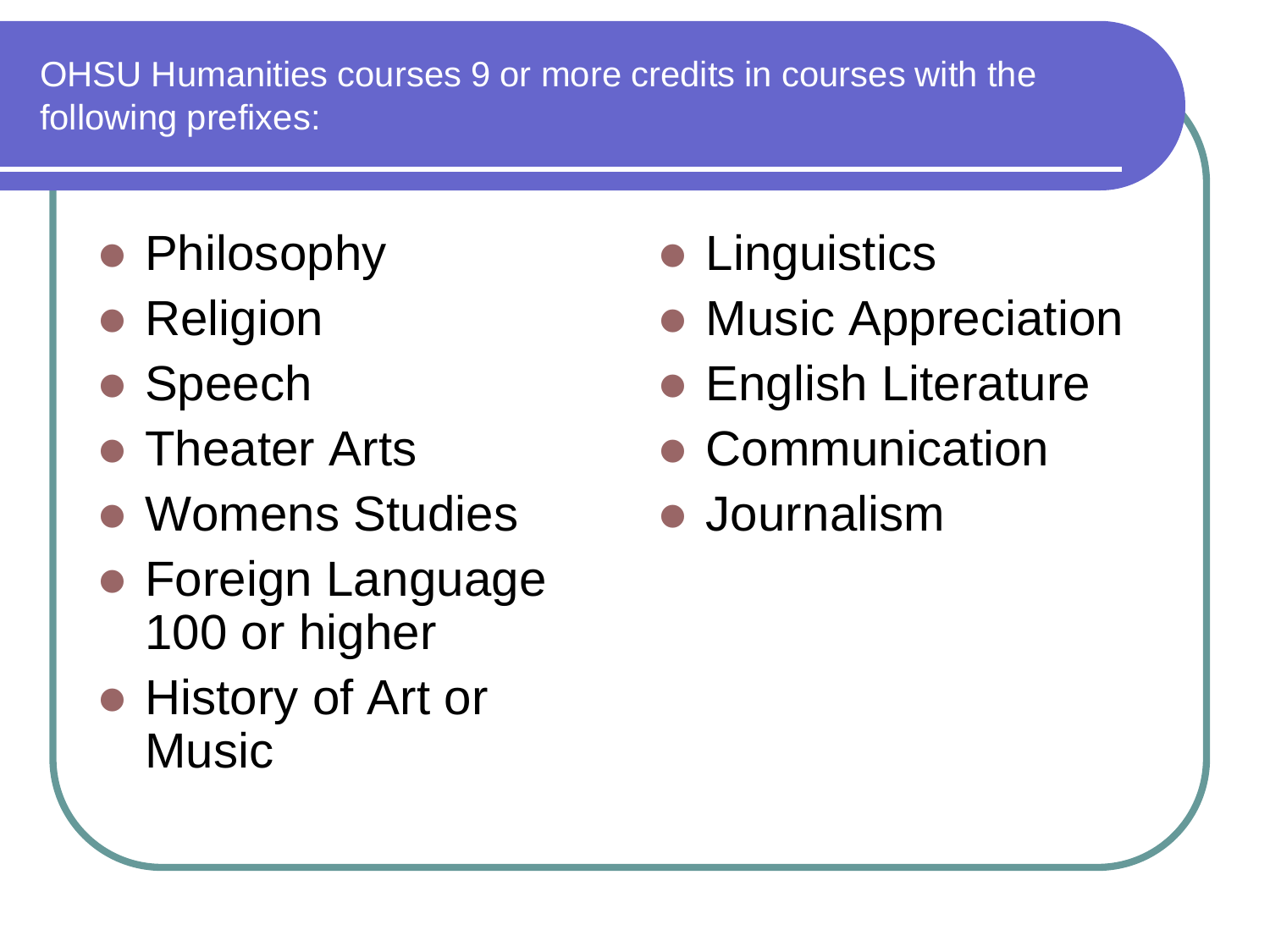### Upper Division Courses

• 15 or more credits numbered at 300 or 400 - junior or senior level at accredited institutions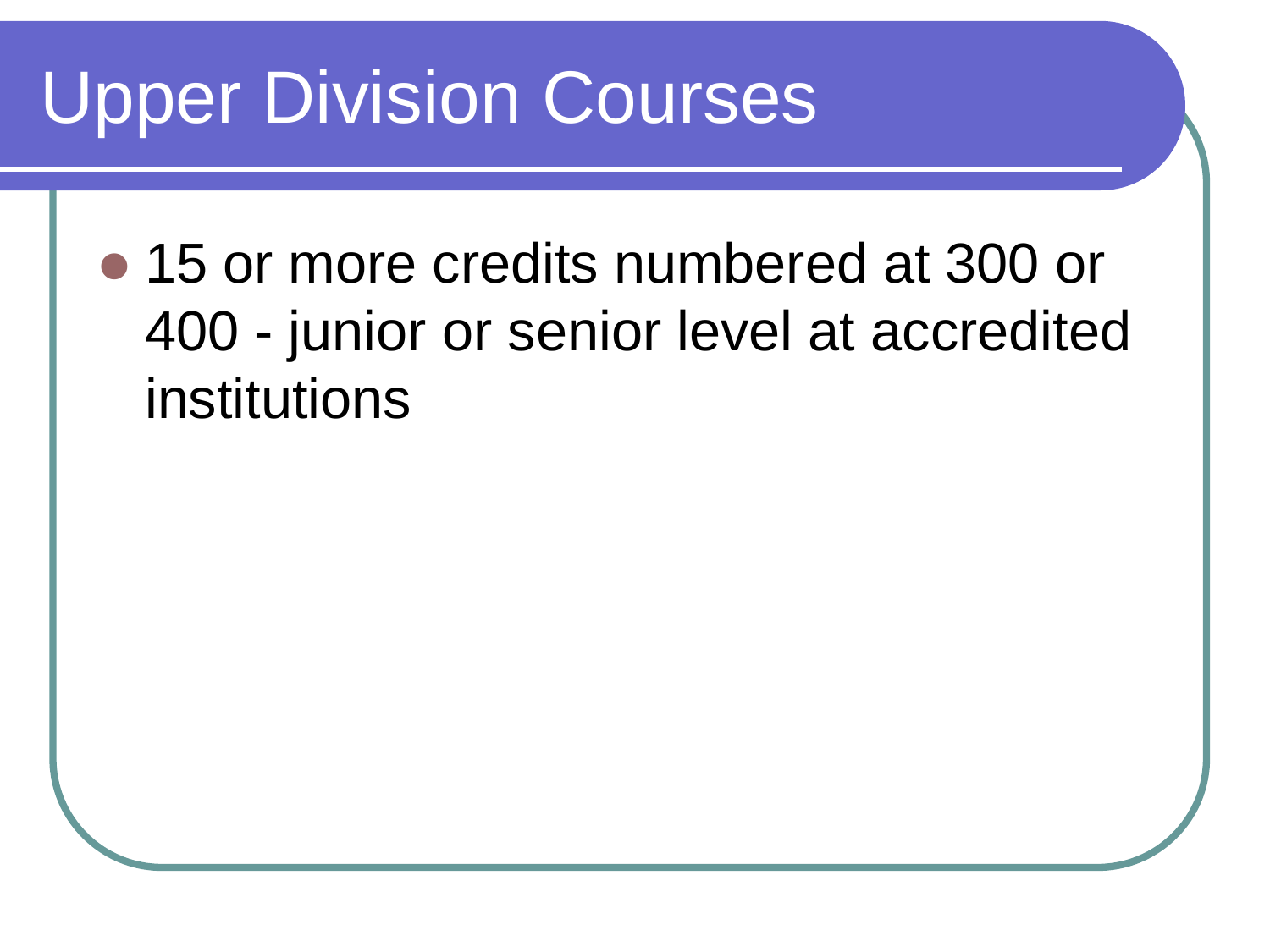### Competitive Criteria-subject to change – each year

- The higher your grades the more points you will be eligible for in the application.
- The science and math courses will be worth more than the rest.
- A's will be worth more than B's and B's will be worth more than C's.

Additional Application Points will be awarded for:

- The following courses WR 123, BI 234, the Human Relations, Social Science, Medical Terminology and the Diversity course.
- The highest level of education completed- associate, bachelors, or master's/PhD.
- Living in Lane County
- Credits completed at Lane
	- RN Program OSBN LPN or CNA active status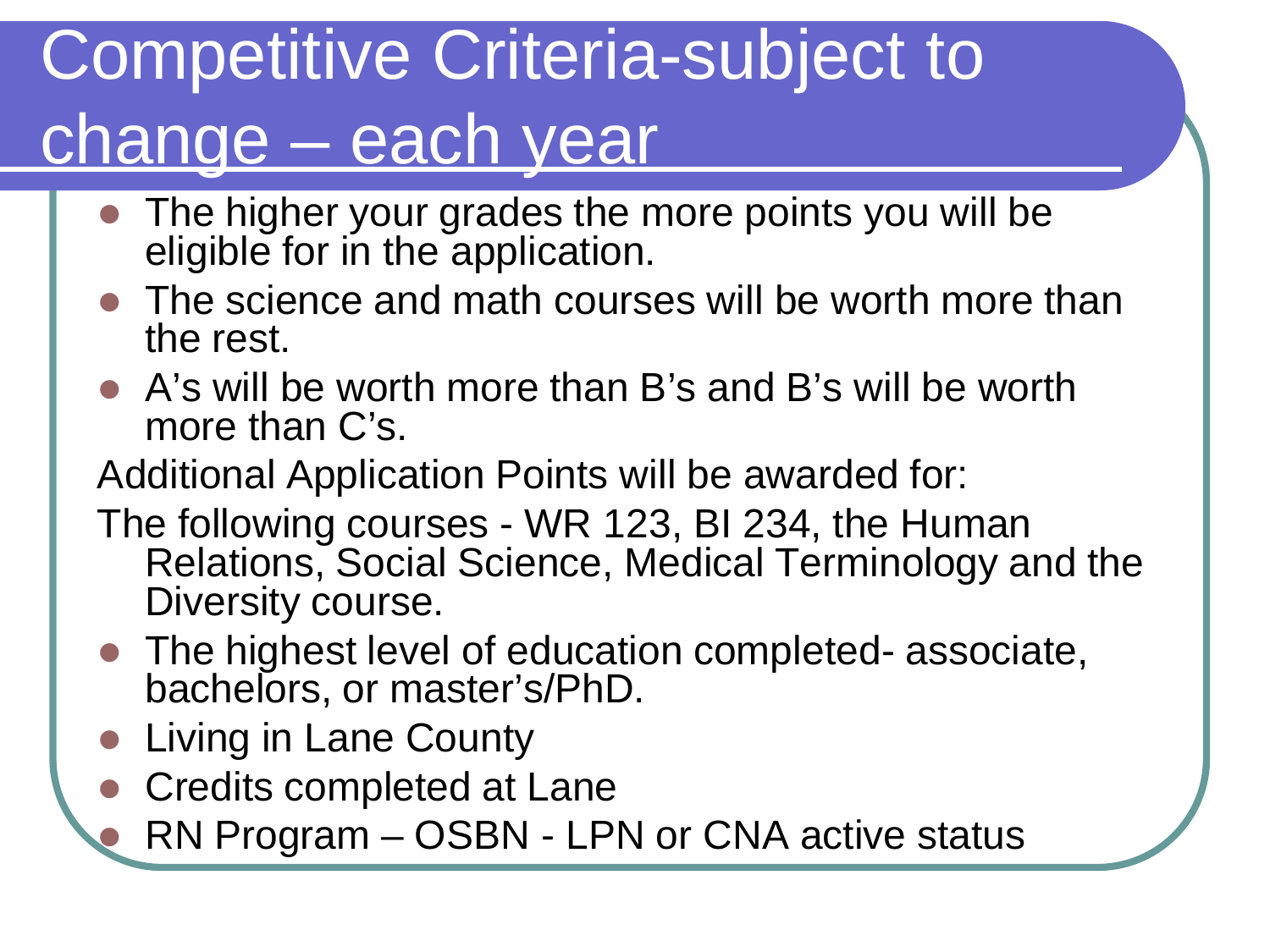### Frequently Asked Questions-pg 1

- Q: What kind of grades do I need to be competitive?
- A: To be competitive you need to have as strong of a GPA as possible on the prerequisites.
- Q: How many points can I earn toward the application?
- A: The points can vary each year. Carefully review the points system for the year you are applying.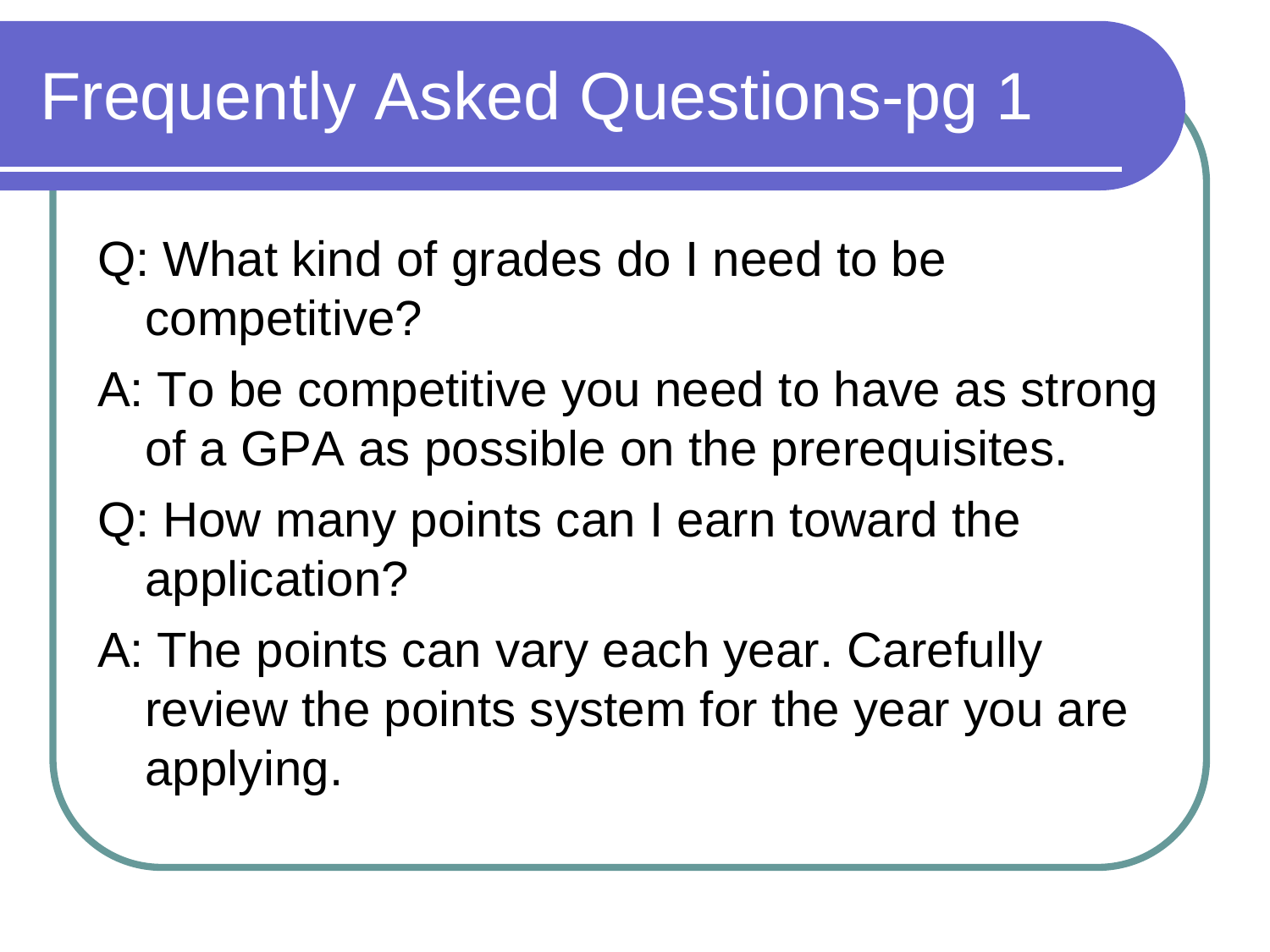## FAQ page 2

- Q: What happens after the applications are submitted?
- A: Students are notified of eligibility for next state of application screening. RN Program-interviews.
- Q: What can I expect from the interviews?
- A: More information will be provided in the application information packet.
- Q: How long is the waiting list?
- A: There is no waiting list. Students are either accepted, placed on an alternate list or not accepted.